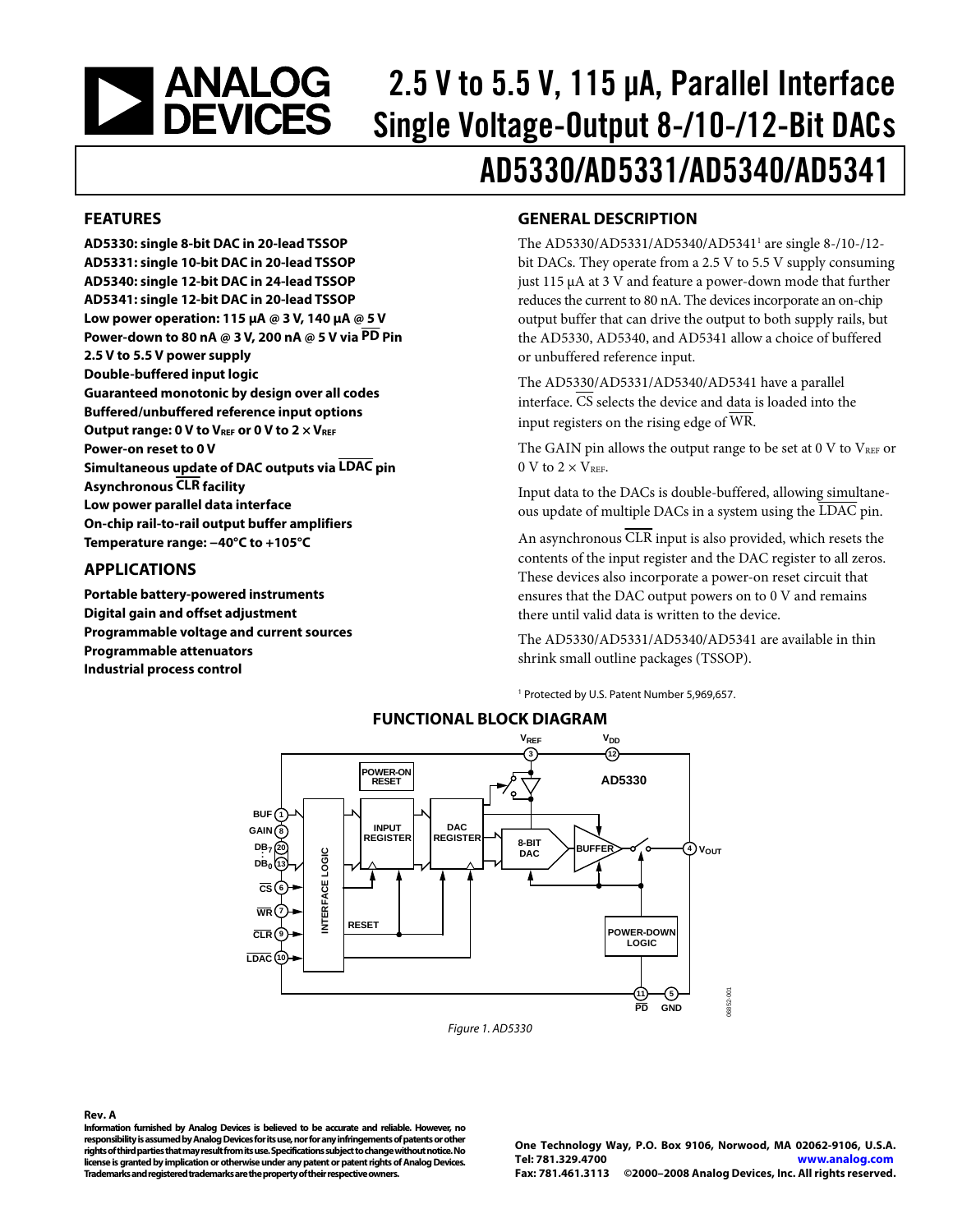# **TABLE OF CONTENTS**

### **REVISION HISTORY**

| $2/08$ —Rev. 0 to Rev. A                                                |  |
|-------------------------------------------------------------------------|--|
|                                                                         |  |
|                                                                         |  |
| Replaced Driving V <sub>DD</sub> from the Reference Voltage Section  21 |  |
|                                                                         |  |
|                                                                         |  |
|                                                                         |  |

4/00-Revision 0: Initial Version

| Bipolar Operation Using the AD5330/AD5331/         |  |
|----------------------------------------------------|--|
| Decoding Multiple AD5330/AD5331/ AD5340/AD5341  21 |  |
|                                                    |  |
| Power Supply Bypassing and Grounding 22            |  |
|                                                    |  |
|                                                    |  |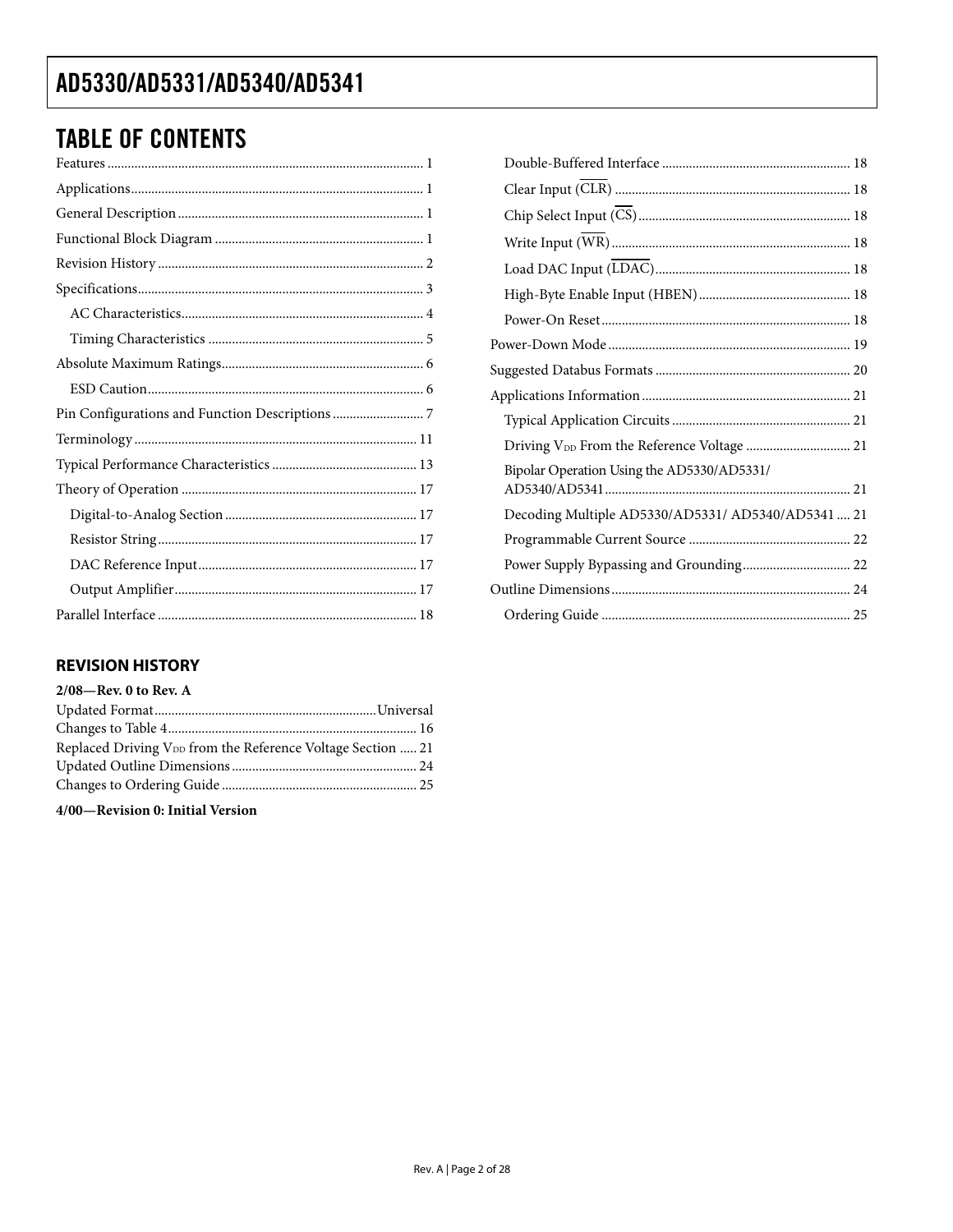## <span id="page-2-0"></span>**SPECIFICATIONS**

 $V_{DD} = 2.5$  V to 5.5 V,  $V_{REF} = 2$  V,  $R_L = 2$  k $\Omega$  to GND;  $C_L = 200$  pF to GND; all specifications  $T_{MIN}$  to  $T_{MAX}$ , unless otherwise noted.

| ٠<br>L<br>ш |  |
|-------------|--|
|-------------|--|

|                                              |      | <b>B</b> Version <sup>2</sup> |                       |               |                                                                   |
|----------------------------------------------|------|-------------------------------|-----------------------|---------------|-------------------------------------------------------------------|
| Parameter <sup>1</sup>                       | Min  | <b>Typ</b>                    | Max                   | Unit          | <b>Conditions/Comments</b>                                        |
| DC PERFORMANCE <sup>3, 4</sup>               |      |                               |                       |               |                                                                   |
| AD5330                                       |      |                               |                       |               |                                                                   |
| Resolution                                   |      | 8                             |                       | <b>Bits</b>   |                                                                   |
| Relative Accuracy                            |      | ±0.15                         | ±1                    | <b>LSB</b>    |                                                                   |
| <b>Differential Nonlinearity</b>             |      | ±0.02                         | ±0.25                 | <b>LSB</b>    | Guaranteed monotonic by design over all codes                     |
| AD5331                                       |      |                               |                       |               |                                                                   |
| Resolution                                   |      | 10                            |                       | <b>Bits</b>   |                                                                   |
| Relative Accuracy                            |      | ±0.5                          | ±4                    | <b>LSB</b>    |                                                                   |
| <b>Differential Nonlinearity</b>             |      | ±0.05                         | ±0.5                  | <b>LSB</b>    | Guaranteed monotonic by design over all codes                     |
| AD5340/AD5341                                |      |                               |                       |               |                                                                   |
| Resolution                                   |      | 12                            |                       | <b>Bits</b>   |                                                                   |
| Relative Accuracy                            |      | ±2                            | ±16                   | <b>LSBs</b>   |                                                                   |
| <b>Differential Nonlinearity</b>             |      | ±0.2                          | ±1                    | <b>LSB</b>    | Guaranteed monotonic by design over all codes                     |
| <b>Offset Error</b>                          |      | ±0.4                          | ±3                    | % of FSR      |                                                                   |
| <b>Gain Error</b>                            |      | ±0.15                         | ±1                    | % of FSR      |                                                                   |
| Lower Deadband <sup>5</sup>                  |      | 10                            | 60                    | mV            | Lower deadband exists only if offset error is negative            |
| <b>Upper Deadband</b>                        |      | 10                            | 60                    | mV            | $V_{DD} = 5 V$ ; upper deadband exists only if $V_{REF} = V_{DD}$ |
| Offset Error Drift <sup>6</sup>              |      | $-12$                         |                       | ppm of FSR/°C |                                                                   |
| Gain Error Drift <sup>6</sup>                |      | $-5$                          |                       | ppm of FSR/°C |                                                                   |
| DC Power Supply Rejection Ratio <sup>6</sup> |      | $-60$                         |                       | dB            | $\Delta V_{DD} = \pm 10\%$                                        |
| DAC REFERENCE INPUT <sup>6</sup>             |      |                               |                       |               |                                                                   |
| <b>VREF Input Range</b>                      | 1    |                               | <b>V<sub>DD</sub></b> | $\vee$        | Buffered reference (AD5330, AD5340, and AD5341)                   |
|                                              | 0.25 |                               | $V_{DD}$              | $\vee$        | Unbuffered reference                                              |
| VREF Input Impedance                         |      | $>10$                         |                       | MΩ            | Buffered reference (AD5330, AD5340, and AD5341)                   |
|                                              |      | 180                           |                       | $k\Omega$     | Unbuffered reference; gain = 1, input impedance = $R_{DAC}$       |
|                                              |      | 90                            |                       | $k\Omega$     | Unbuffered reference; gain = 2, input impedance = $R_{DAC}$       |
| Reference Feedthrough                        |      | $-90$                         |                       | dB            | Frequency = $10$ kHz                                              |
| OUTPUT CHARACTERISTICS <sup>6</sup>          |      |                               |                       |               |                                                                   |
| Minimum Output Voltage <sup>4, 7</sup>       |      | 0.001                         |                       | V min         | Rail-to-rail operation                                            |
| Maximum Output Voltage <sup>4, 7</sup>       |      | $V_{DD} - 0.001$              |                       | V max         |                                                                   |
| DC Output Impedance                          |      | 0.5                           |                       | Ω             |                                                                   |
| <b>Short-Circuit Current</b>                 |      | 25                            |                       | mA            | $V_{DD} = 5 V$                                                    |
|                                              |      | 15                            |                       | mA            | $V_{DD} = 3 V$                                                    |
|                                              |      | 2.5                           |                       |               |                                                                   |
| Power-Up Time                                |      |                               |                       | μs            | Coming out of power-down mode; $V_{DD} = 5 V$                     |
| LOGIC INPUTS <sup>6</sup>                    |      | 5                             |                       | μs            | Coming out of power-down mode; $V_{DD} = 3 V$                     |
| <b>Input Current</b>                         |      |                               |                       |               |                                                                   |
| Input Low Voltage, VLL                       |      | ±1                            | 0.8                   | μA<br>V       | $V_{DD} = 5 V \pm 10\%$                                           |
|                                              |      |                               |                       |               |                                                                   |
|                                              |      |                               | 0.6                   | $\vee$        | $V_{DD} = 3 V \pm 10\%$                                           |
|                                              |      |                               | 0.5                   | V             | $V_{DD} = 2.5 V$                                                  |
| Input High Voltage, VIH                      | 2.4  |                               |                       | $\vee$        | $V_{DD} = 5 V \pm 10\%$                                           |
|                                              | 2.1  |                               |                       | $\vee$        | $V_{DD} = 3 V \pm 10\%$                                           |
|                                              | 2.0  |                               |                       | $\vee$        | $V_{DD} = 2.5 V$                                                  |
| Pin Capacitance                              |      | 3                             |                       | pF            |                                                                   |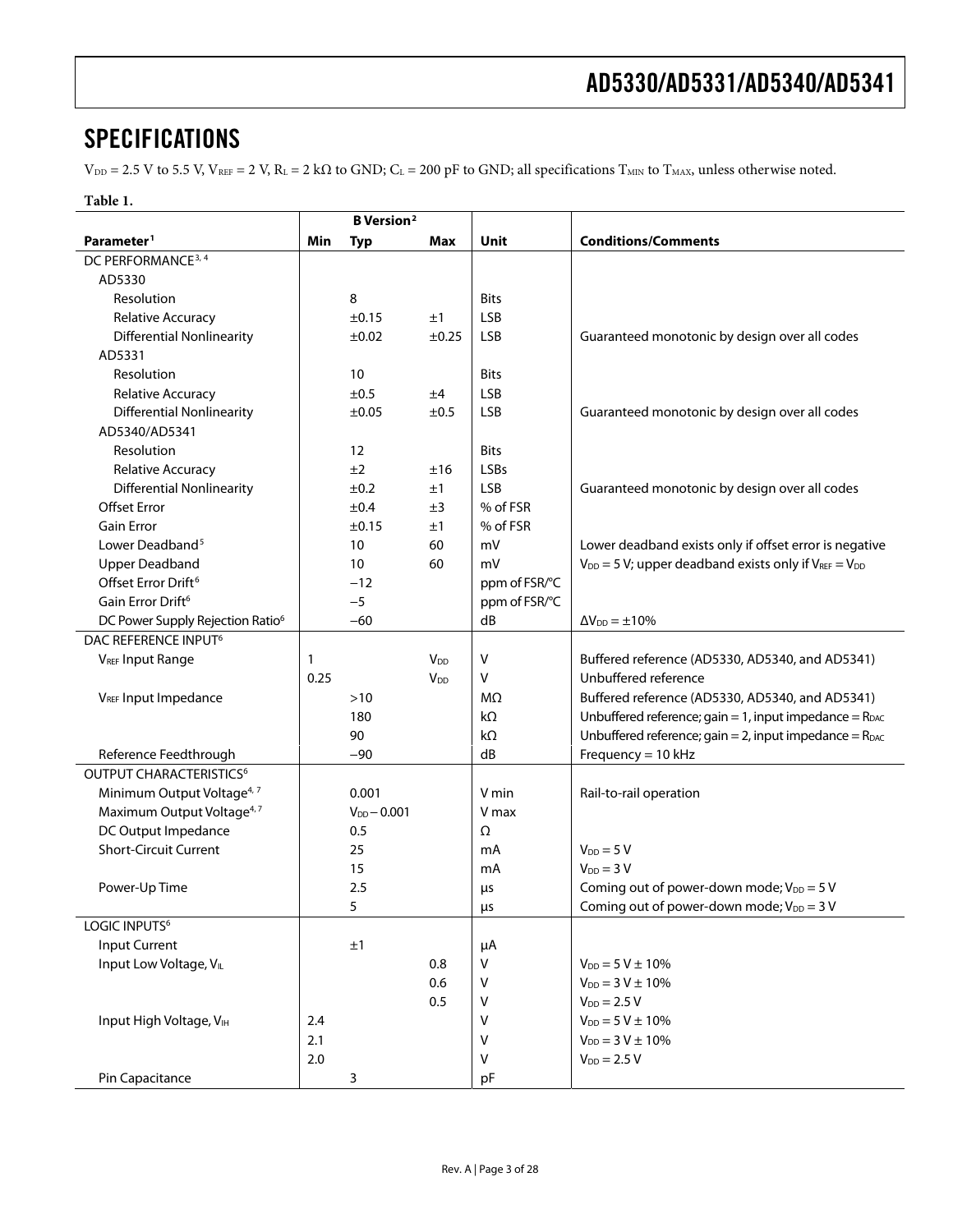<span id="page-3-0"></span>

|                                   |     | <b>B</b> Version <sup>2</sup> |     |      |                                                                                                                                        |
|-----------------------------------|-----|-------------------------------|-----|------|----------------------------------------------------------------------------------------------------------------------------------------|
| Parameter <sup>1</sup>            | Min | Typ                           | Max | Unit | <b>Conditions/Comments</b>                                                                                                             |
| POWER REQUIREMENTS                |     |                               |     |      |                                                                                                                                        |
| $V_{DD}$                          | 2.5 |                               | 5.5 | v    |                                                                                                                                        |
| I <sub>DD</sub> (Normal Mode)     |     |                               |     |      | DACs active and excluding load currents. Unbuffered                                                                                    |
| $V_{DD} = 4.5 V$ to 5.5 V         |     | 140                           | 250 | μA   | Reference, $V_{IH} = V_{DD}$ , $V_{IL} = GND$                                                                                          |
| $V_{DD} = 2.5 V$ to 3.6 V         |     | 115                           | 200 | μA   | $I_{DD}$ increases by 50 $\mu$ A at $V_{REF} > V_{DD} - 100$ mV.                                                                       |
|                                   |     |                               |     |      | In buffered mode, extra current is $(5 + V_{REF}/R_{DAC}) \mu A$ ,<br>where $R_{\text{DAC}}$ is the resistance of the resistor string. |
| I <sub>DD</sub> (Power-Down Mode) |     |                               |     |      |                                                                                                                                        |
| $V_{DD} = 4.5 V$ to 5.5 V         |     | 0.2 <sub>0</sub>              |     | μA   |                                                                                                                                        |
| $V_{DD} = 2.5 V$ to 3.6 V         |     | 0.08                          |     | μA   |                                                                                                                                        |

1 See the [Terminology s](#page-10-1)ection.

2 Temperature range: B Version: −40°C to +105°C; typical specifications are at 25°C. 3

<sup>3</sup> Linearity is tested using a reduced code range: AD5330 (Code 8 to Code 255); AD5331 (Code 28 to Code 1023); AD5340/AD5341 (Code 115 to Code 4095).<br><sup>4</sup> DC specifications tested with output uploaded

DC specifications tested with output unloaded.

 $5$  This corresponds to x codes.  $x =$  deadband voltage/LSB size.

<sup>6</sup> Guaranteed by design and characterization, not production tested.

 $^7$  For the amplifier output to reach its minimum voltage, offset error must be negative. For the amplifier output to reach its maximum voltage, V $_{\tt NEF}$  = V $_{\tt DD}$  and offset plus gain error must be positive.

### **AC CHARACTERISTICS1**

**Table 2.** 

 $V_{DD}$  = 2.5 V to 5.5 V. R<sub>L</sub> = 2 kΩ to GND, C<sub>L</sub> = 200 pF to GND; all specifications T<sub>MIN</sub> to T<sub>MAX</sub>, unless otherwise noted.

|                                     | <b>B</b> Version <sup>3</sup> |       |     |            |                                                                    |
|-------------------------------------|-------------------------------|-------|-----|------------|--------------------------------------------------------------------|
| Parameter <sup>2</sup>              | Min                           | Typ   | Max | Unit       | <b>Conditions/Comments</b>                                         |
| Output Voltage Settling Time        |                               |       |     |            | $V_{\text{REF}} = 2 V$ ; see Figure 29                             |
| AD5330                              |                               | 6     | 8   | μs         | 1/4 scale to 3/4 scale change (0x40 to 0xC0)                       |
| AD5331                              |                               |       | 9   | μs         | $\frac{1}{4}$ scale to $\frac{3}{4}$ scale change (0x100 to 0x300) |
| AD5340                              |                               | 8     | 10  | μs         | 1/4 scale to 3/4 scale change (0x400 to 0xC00)                     |
| AD5341                              |                               | 8     | 10  | μs         | 1/4 scale to 3/4 scale change (0x400 to 0xC00)                     |
| Slew Rate                           |                               | 0.7   |     | $V/\mu s$  |                                                                    |
| Major Code Transition Glitch Energy |                               | 6     |     | nV/s       | 1 LSB change around major carry                                    |
| Digital Feedthrough                 |                               | 0.5   |     | nV/s       |                                                                    |
| Multiplying Bandwidth               |                               | 200   |     | <b>kHz</b> | $V_{REF}$ = 2 V $\pm$ 0.1 V p-p; unbuffered mode                   |
| <b>Total Harmonic Distortion</b>    |                               | $-70$ |     | dB         | $V_{REF}$ = 2.5 V $\pm$ 0.1 V p-p; frequency = 10 kHz              |

<sup>1</sup> Guaranteed by design and characterization, not production tested.

2 See the [Terminology s](#page-10-1)ection.

<sup>3</sup> Temperature range: B Version: −40°C to +105°C; typical specifications are at 25°C.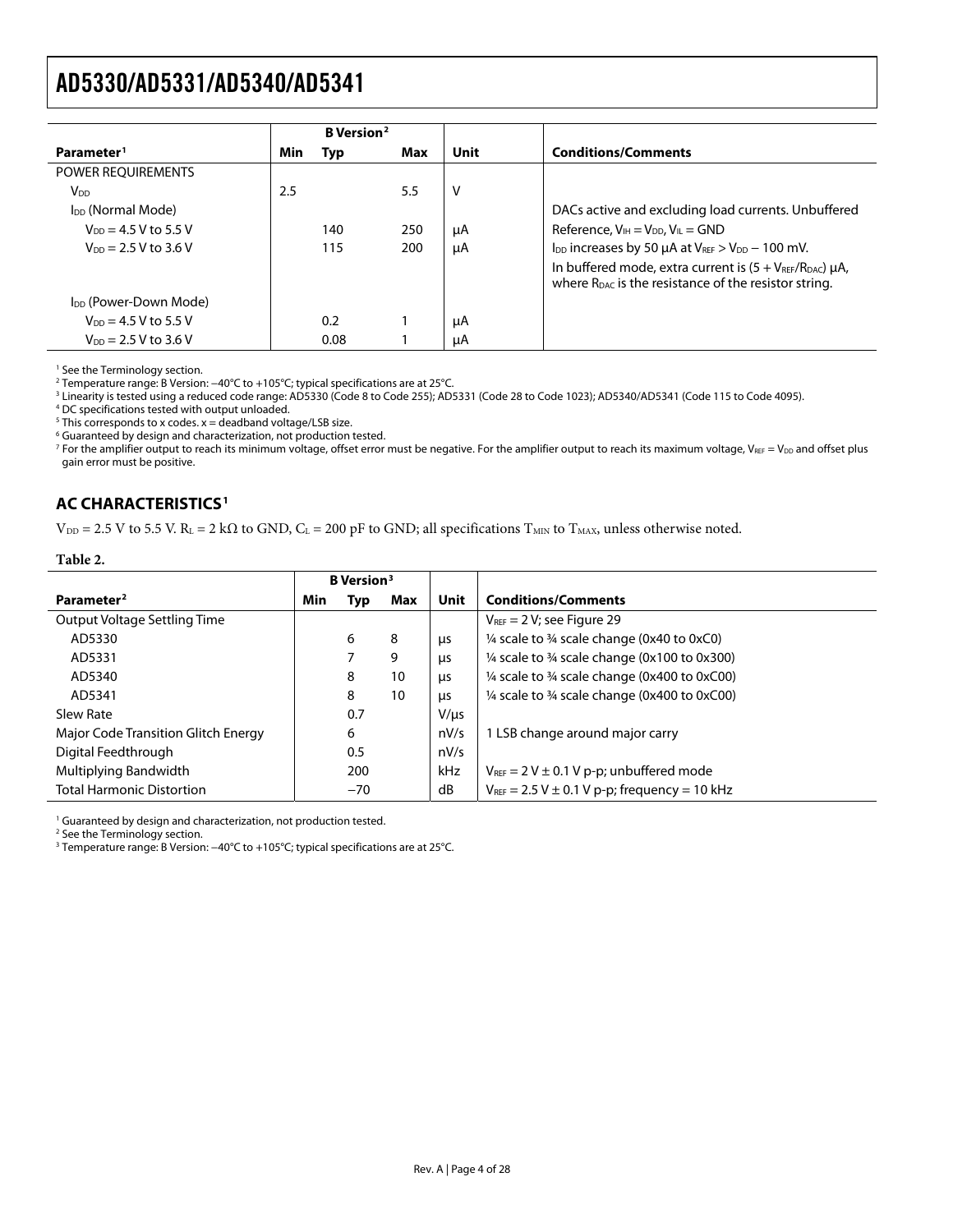### <span id="page-4-0"></span>**TIMING CHARACTERISTICS1, 2, 3**

 $V_{DD} = 2.5$  V to 5.5 V, all specifications  $T_{MIN}$  to  $T_{MAX}$ , unless otherwise noted.

| Table 3.         |                                              |             |                                               |
|------------------|----------------------------------------------|-------------|-----------------------------------------------|
| <b>Parameter</b> | Limit at T <sub>MIN</sub> , T <sub>MAX</sub> | <b>Unit</b> | <b>Condition/Comments</b>                     |
| $t_1$            | $\Omega$                                     | ns min      | CS to WR setup time.                          |
| t <sub>2</sub>   | $\Omega$                                     | ns min      | $\overline{\text{CS}}$ to WR hold time.       |
| $t_3$            | 20                                           | ns min      | WR pulse width.                               |
| $t_4$            | 5                                            | ns min      | Data, GAIN, BUF, HBEN setup time.             |
| t <sub>5</sub>   | 4.5                                          | ns min      | Data, GAIN, BUF, HBEN hold time.              |
| t <sub>6</sub>   | 5                                            | ns min      | Synchronous mode; WR falling to LDAC falling. |
| t <sub>7</sub>   | 5                                            | ns min      | Synchronous mode; LDAC falling to WR rising.  |
| $t_8$            | 4.5                                          | ns min      | Synchronous mode; WR rising to LDAC rising.   |
| t9               | 5                                            | ns min      | Asynchronous mode; LDAC rising to WR rising.  |
| $t_{10}$         | 4.5                                          | ns min      | Asynchronous mode; WR rising to LDAC falling. |
| $t_{11}$         | 20                                           | ns min      | LDAC pulse width.                             |
| $t_{12}$         | 20                                           | ns min      | CLR pulse width.                              |
| $t_{13}$         | 50                                           | ns min      | Time between $\overline{\text{WR}}$ cycles.   |

' Guaranteed by design and characterization, not production tested.<br><sup>2</sup> All input signals are specified with t<sub>R</sub> = t<sub>F</sub> = 5 ns (10% to 90% of V<sub>DD</sub>) and timed from a voltage level of (V<sub>IL</sub> + V<sub>IH</sub>)/2.<br><sup>3</sup> See Figure 2.

<span id="page-4-1"></span>

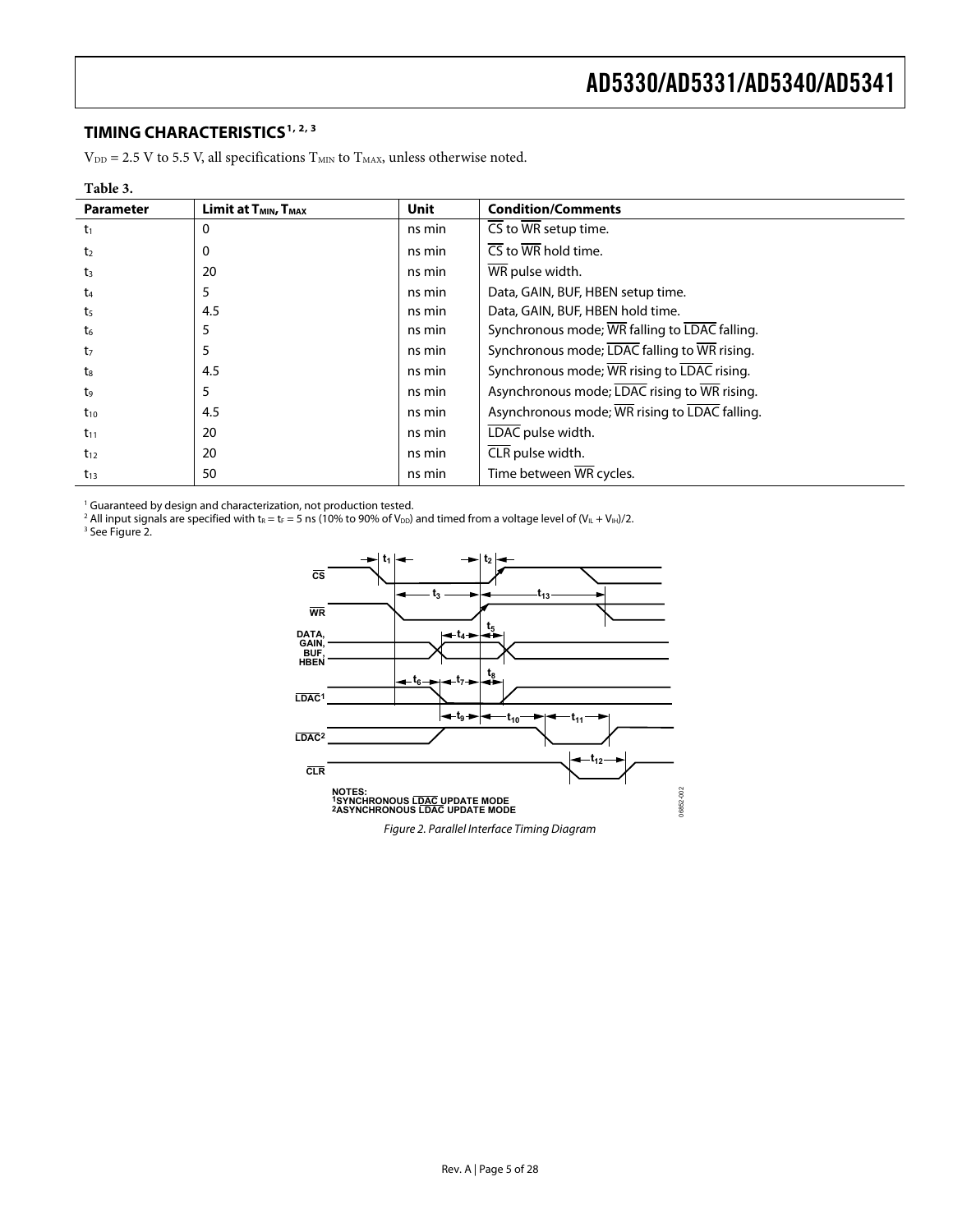## <span id="page-5-1"></span><span id="page-5-0"></span>ABSOLUTE MAXIMUM RATINGS

 $T_A = 25$ °C, unless otherwise noted.

### **Table 4.**

| <b>Parameter</b>                                             | Rating                              |
|--------------------------------------------------------------|-------------------------------------|
| V <sub>DD</sub> to GND                                       | $-0.3$ V to $+7$ V                  |
| Digital Input Voltage to GND                                 | $-0.3$ V to V <sub>pp</sub> + 0.3 V |
| Digital Output Voltage to GND                                | $-0.3$ V to $V_{DD}$ + 0.3 V        |
| Reference Input Voltage to GND                               | $-0.3$ V to $V_{DD}$ + 0.3 V        |
| $V_{OUT}$ to $GND$                                           | $-0.3$ V to $V_{DD}$ + 0.3 V        |
| Operating Temperature Range                                  |                                     |
| Industrial (B Version)                                       | $-40^{\circ}$ C to $+105^{\circ}$ C |
| Storage Temperature Range                                    | $-65^{\circ}$ C to $+150^{\circ}$ C |
| <b>Junction Temperature</b>                                  | 150 $\degree$ C                     |
| TSSOP Package                                                |                                     |
| Power Dissipation                                            | $(TJ max - TA)/\thetaJA$ mW         |
| $\theta_{JA}$ Thermal Impedance (20-Lead TSSOP) <sup>1</sup> | 85°C/W                              |
| $\theta_{JA}$ Thermal Impedance (24-Lead TSSOP) <sup>1</sup> | $80^{\circ}$ C/W                    |
| Reflow Soldering                                             |                                     |
| Peak Temperature                                             | $260^{\circ}$ C                     |
| Time at Peak Temperature                                     | 20 sec to 40 sec                    |

Stresses above those listed under Absolute Maximum Ratings may cause permanent damage to the device. This is a stress rating only; functional operation of the device at these or any other conditions above those indicated in the operational section of this specification is not implied. Exposure to absolute maximum rating conditions for extended periods may affect device reliability.

### **ESD CAUTION**



ESD (electrostatic discharge) sensitive device. Charged devices and circuit boards can discharge<br>without detection. Although this product features patented or proprietary protection circuitry, damage may occur on devices subjected to high energy ESD. Therefore, proper ESD precautions should be taken to avoid performance degradation or loss of functionality.

1 Thermal resistance (JEDEC 4-layer (2S2P) board).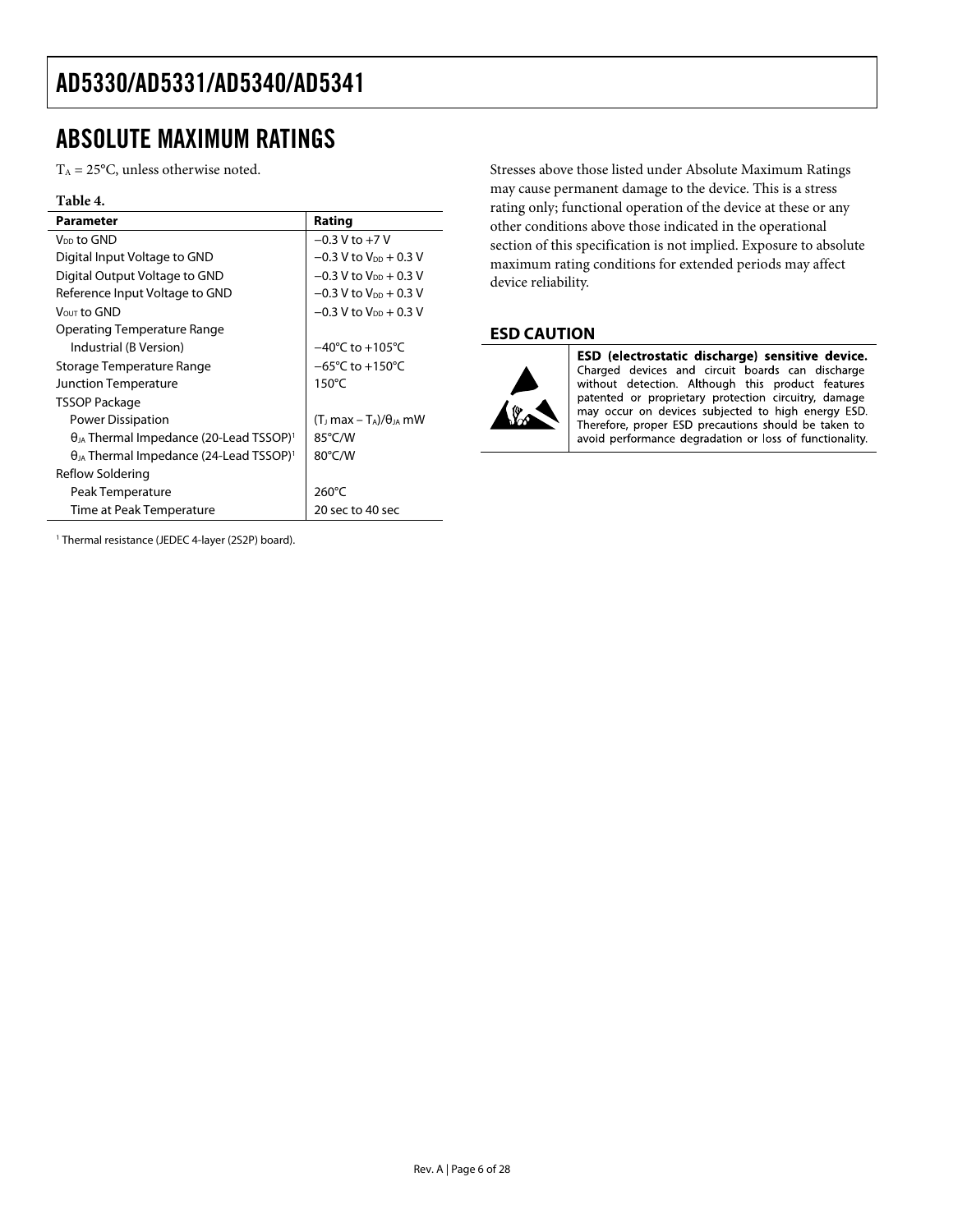

## <span id="page-6-0"></span>PIN CONFIGURATIONS AND FUNCTION DESCRIPTIONS

Figure 3. AD5330 Functional Block Diagram Figure 4. AD5330 Pin Configuration

| Table 5. AD5330 Pin Function Descriptions |  |
|-------------------------------------------|--|

| Pin No.  | <b>Mnemonic</b>        | <b>Description</b>                                                                                                                                                       |
|----------|------------------------|--------------------------------------------------------------------------------------------------------------------------------------------------------------------------|
|          | <b>BUF</b>             | Buffer Control Pin. This pin controls whether the reference input to the DAC is buffered or unbuffered.                                                                  |
|          | NC.                    | No Connect.                                                                                                                                                              |
| 3        | $V_{\text{REF}}$       | Reference Input.                                                                                                                                                         |
| 4        | Vout.                  | Output of DAC. Buffered output with rail-to-rail operation.                                                                                                              |
| 5        | <b>GND</b>             | Ground reference point for all circuitry on the part.                                                                                                                    |
| 6        | <b>CS</b>              | Active Low Chip Select Input. This is used in conjunction with WR to write data to the parallel interface.                                                               |
|          | <b>WR</b>              | Active Low Write Input. This is used in conjunction with $\overline{CS}$ to write data to the parallel interface.                                                        |
| 8        | <b>GAIN</b>            | Gain Control Pin. This controls whether the output range from the DAC is 0 V to $V_{REF}$ or 0 V to 2 $\times$ V <sub>RFF</sub> .                                        |
| 9        | CLR                    | Asynchronous active low control input that clears all input registers and DAC registers to zero.                                                                         |
| 10       | <b>LDAC</b>            | Active low control input that updates the DAC registers with the contents of the input registers.                                                                        |
| 11       | <b>PD</b>              | Power-Down Pin. This active low control pin puts the DAC into power-down mode.                                                                                           |
| 12       | <b>V</b> <sub>DD</sub> | Power Supply Input. These parts can operate from 2.5 V to 5.5 V and the supply should be decoupled with a<br>10 µF capacitor in parallel with a 0.1 µF capacitor to GND. |
| 13 to 20 | $DB0$ to $DB7$         | Eight Parallel Data Inputs. DB <sub>7</sub> is the MSB of these eight bits.                                                                                              |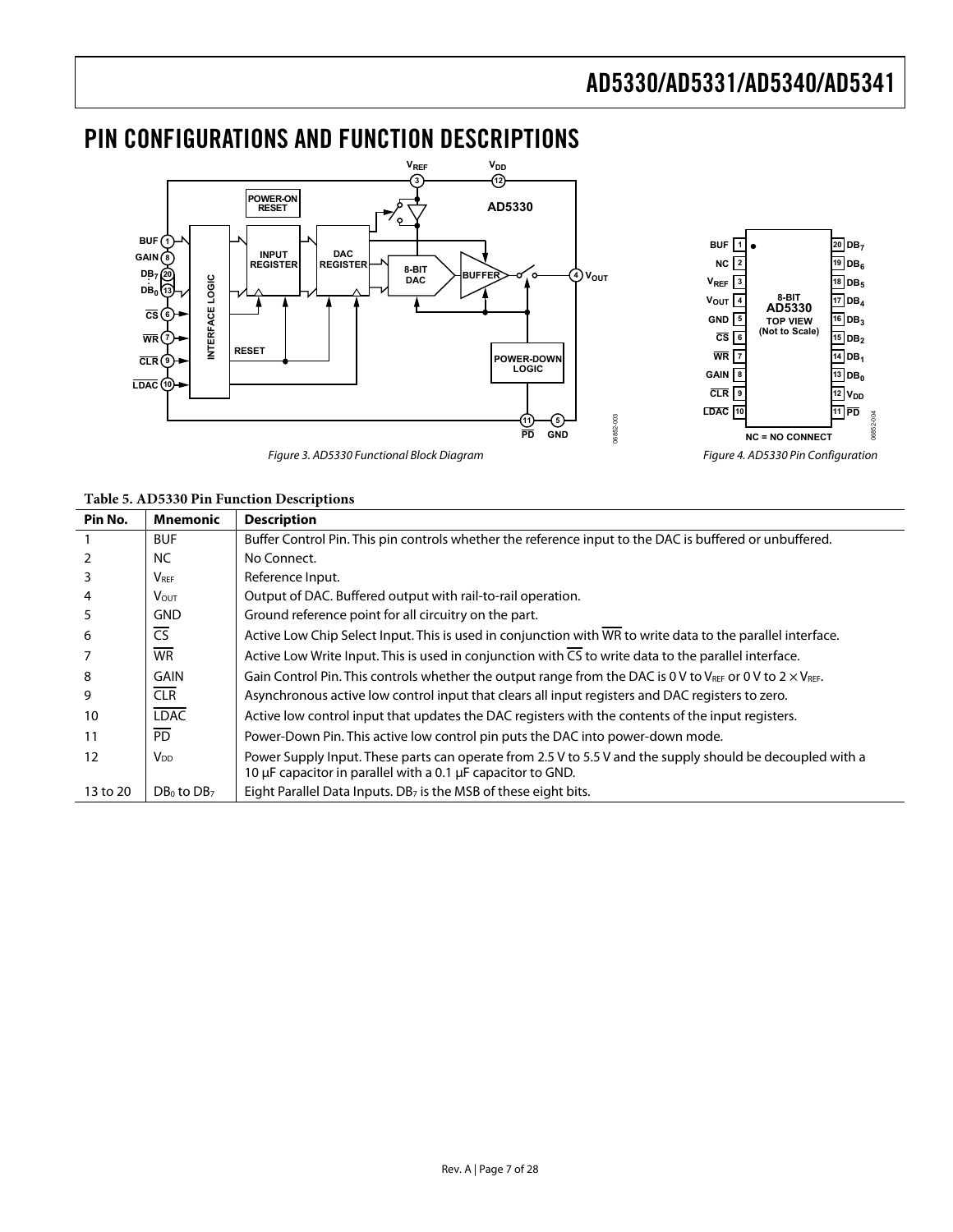

#### **Table 6. AD5331 Pin Function Descriptions**

| Pin No.  | Mnemonic                    | <b>Description</b>                                                                                                                                                       |
|----------|-----------------------------|--------------------------------------------------------------------------------------------------------------------------------------------------------------------------|
|          | D <sub>B</sub> <sub>8</sub> | Parallel Data Input.                                                                                                                                                     |
| 2        | DB <sub>9</sub>             | Most Significant Bit of Parallel Data Input.                                                                                                                             |
| 3        | $V_{\text{REF}}$            | Unbuffered Reference Input.                                                                                                                                              |
| 4        | V <sub>OUT</sub>            | Output of DAC. Buffered output with rail-to-rail operation.                                                                                                              |
| 5        | GND                         | Ground reference point for all circuitry on the part.                                                                                                                    |
| 6        | $\overline{\text{CS}}$      | Active Low Chip Select Input. This is used in conjunction with WR to write data to the parallel interface.                                                               |
|          | <b>WR</b>                   | Active Low Write Input. This is used in conjunction with CS to write data to the parallel interface.                                                                     |
| 8        | GAIN                        | Gain Control Pin. This controls whether the output range from the DAC is 0 V to VREF or 0 V to 2 $\times$ VREF.                                                          |
| 9        | <b>CLR</b>                  | Active low control input that clears all input registers and DAC registers to zero.                                                                                      |
| 10       | <b>LDAC</b>                 | Active low control input that updates the DAC registers with the contents of the input registers.                                                                        |
| 11       | <b>PD</b>                   | Power-Down Pin. This active low control pin puts the DAC into power-down mode.                                                                                           |
| 12       | V <sub>DD</sub>             | Power Supply Input. These parts can operate from 2.5 V to 5.5 V and the supply should be decoupled with a<br>10 µF capacitor in parallel with a 0.1 µF capacitor to GND. |
| 13 to 20 | $DB_0$ to $DB_7$            | Eight Parallel Data Inputs.                                                                                                                                              |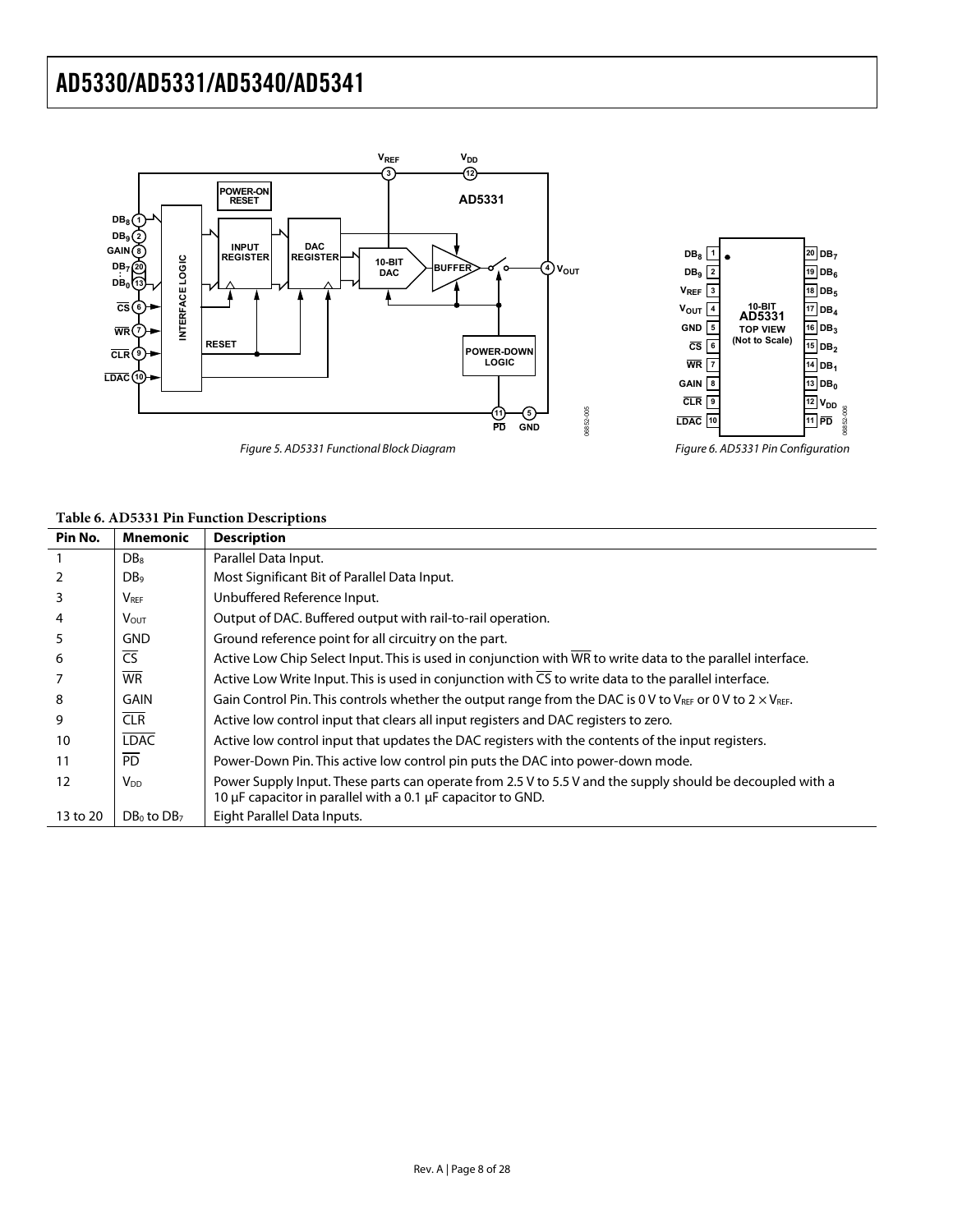

**Table 7. AD5340 Pin Function Descriptions** 

| Pin No.  | <b>Mnemonic</b>         | <b>Description</b>                                                                                                                                                       |
|----------|-------------------------|--------------------------------------------------------------------------------------------------------------------------------------------------------------------------|
|          | $DB_{10}$               | Parallel Data Input.                                                                                                                                                     |
| 2        | $DB_{11}$               | Most Significant Bit of Parallel Data Input.                                                                                                                             |
| 3        | <b>BUF</b>              | Buffer Control Pin. This pin controls whether the reference input to the DAC is buffered or unbuffered.                                                                  |
| 4        | $V_{\text{REF}}$        | Reference Input.                                                                                                                                                         |
| 5        | <b>V</b> <sub>OUT</sub> | Output of DAC. Buffered output with rail-to-rail operation.                                                                                                              |
| 6        | NC.                     | No Connect.                                                                                                                                                              |
|          | <b>GND</b>              | Ground reference point for all circuitry on the part.                                                                                                                    |
| 8        | $\overline{\text{CS}}$  | Active Low Chip Select Input. This is used in conjunction with WR to write data to the parallel interface.                                                               |
| 9        | <b>WR</b>               | Active Low Write Input. This is used in conjunction with $\overline{CS}$ to write data to the parallel interface.                                                        |
| 10       | <b>GAIN</b>             | Gain Control Pin. This controls whether the output range from the DAC is 0 V to VREF or 0 V to 2 $\times$ VREF.                                                          |
| 11       | <b>CLR</b>              | Asynchronous active low control input that clears all input registers and DAC registers to zero.                                                                         |
| 12       | <b>LDAC</b>             | Active low control input that updates the DAC registers with the contents of the input registers.                                                                        |
| 13       | <b>PD</b>               | Power-Down Pin. This active low control pin puts the DAC into power-down mode.                                                                                           |
| 14       | <b>V<sub>DD</sub></b>   | Power Supply Input. These parts can operate from 2.5 V to 5.5 V and the supply should be decoupled with a<br>10 µF capacitor in parallel with a 0.1 µF capacitor to GND. |
| 15 to 24 | $DB_0$ to $DB_9$        | Ten Parallel Data Inputs.                                                                                                                                                |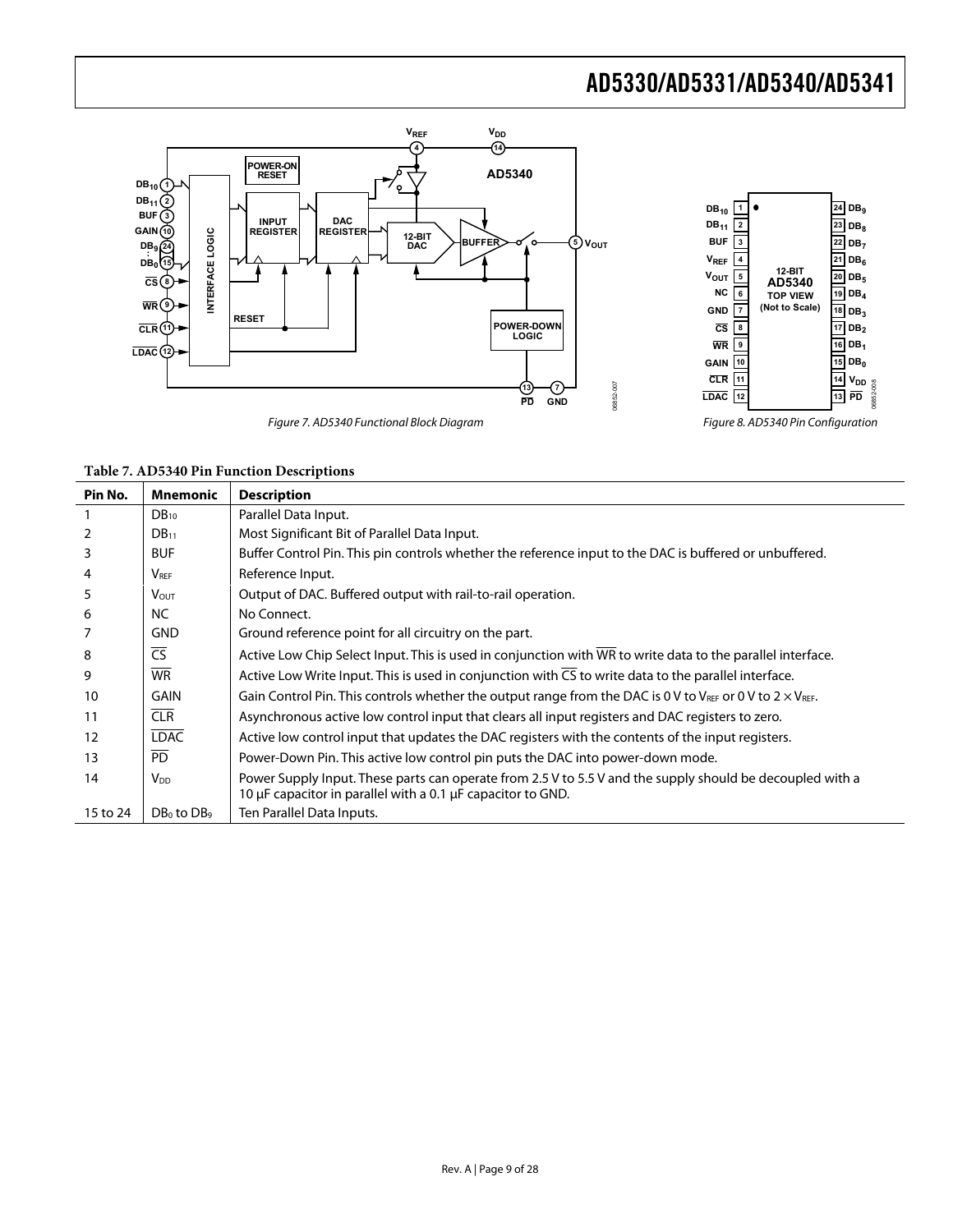

| Table 8. AD5341 Pin Function Descriptions |  |  |  |
|-------------------------------------------|--|--|--|
|-------------------------------------------|--|--|--|

| Pin No.  | <b>Mnemonic</b>             | <b>Description</b>                                                                                                                                                       |
|----------|-----------------------------|--------------------------------------------------------------------------------------------------------------------------------------------------------------------------|
|          | <b>HBEN</b>                 | High Byte Enable Pin. This pin is used when writing to the device to determine if data is written to the high<br>byte register or the low byte register.                 |
|          | <b>BUF</b>                  | Buffer Control Pin. This pin controls whether the reference input to the DAC is buffered or unbuffered.                                                                  |
| 3        | $\mathsf{V}_{\mathsf{REF}}$ | Reference Input.                                                                                                                                                         |
| 4        | <b>V</b> <sub>OUT</sub>     | Output of DAC. Buffered output with rail-to-rail operation.                                                                                                              |
|          | <b>GND</b>                  | Ground reference point for all circuitry on the part.                                                                                                                    |
| 6        | $\overline{\mathsf{CS}}$    | Active low Chip Select Input. This is used in conjunction with WR to write data to the parallel interface.                                                               |
|          | <b>WR</b>                   | Active Low Write Input. This is used in conjunction with CS to write data to the parallel interface.                                                                     |
| 8        | <b>GAIN</b>                 | Gain Control Pin. This controls whether the output range from the DAC is 0 V to V <sub>REF</sub> or 0 V to 2 $\times$ V <sub>REF</sub> .                                 |
| 9        | CLR                         | Asynchronous active low control input that clears all input registers and DAC registers to zero.                                                                         |
| 10       | <b>LDAC</b>                 | Active low control input that updates the DAC registers with the contents of the input registers.                                                                        |
| 11       | $\overline{PD}$             | Power-Down Pin. This active low control pin puts the DAC into power-down mode.                                                                                           |
| 12       | V <sub>DD</sub>             | Power Supply Input. These parts can operate from 2.5 V to 5.5 V and the supply should be decoupled with a<br>10 µF capacitor in parallel with a 0.1 µF capacitor to GND. |
| 13 to 20 | $DB_0$ to $DB_7$            | Eight Parallel Data Inputs. DB <sub>7</sub> is the MSB of these eight bits.                                                                                              |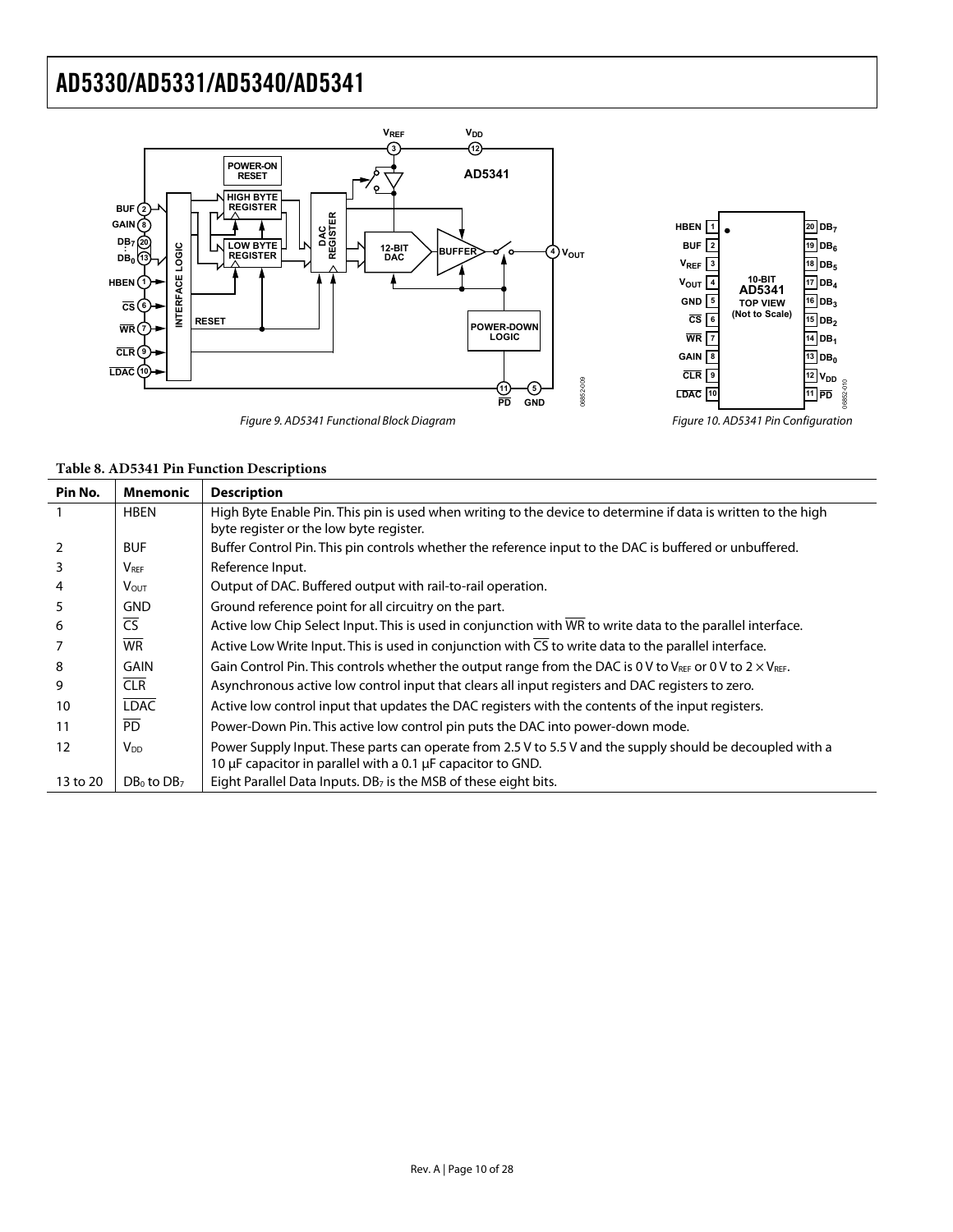## <span id="page-10-1"></span><span id="page-10-0"></span>**TERMINOLOGY**

### **Relative Accuracy or Integral Nonlinearity (INL)**

For the DAC, relative accuracy or INL is a measure of the maximum deviation, in LSBs, from a straight line passing through the actual endpoints of the DAC transfer function. Typical INL vs. code plots can be seen in [Figure 14](#page-12-1), [Figure 15](#page-12-2), and [Figure 16.](#page-12-3)

### **Differential Nonlinearity (DNL)**

DNL is the difference between the measured change and the ideal 1 LSB change between any two adjacent codes. A specified differential nonlinearity of ±1 LSB maximum ensures monotonicity. This DAC is guaranteed monotonic by design. Typical DNL vs. code plots can be seen in [Figure 17](#page-12-1), [Figure 18](#page-12-2), and [Figure 19](#page-12-3).

### **Gain Error**

<span id="page-10-3"></span>This is a measure of the span error of the DAC (including any error in the gain of the buffer amplifier). It is the deviation in slope of the actual DAC transfer characteristic from the ideal, expressed as a percentage of the full-scale range. This is illustrated in [Figure 11.](#page-10-2)

### **Offset Error**

This is a measure of the offset error of the DAC and the output amplifier. It is expressed as a percentage of the full-scale range. If the offset voltage is positive, the output voltage is still positive at zero input code. This is shown in [Figure 12.](#page-10-3) Because the DACs operate from a single supply, a negative offset cannot appear at the output of the buffer amplifier. Instead, there is a code close to zero at which the amplifier output saturates (amplifier footroom). Below this code, there is a deadband over which the output voltage does not change. This is illustrated in [Figure 13](#page-10-4).

<span id="page-10-4"></span><span id="page-10-2"></span>

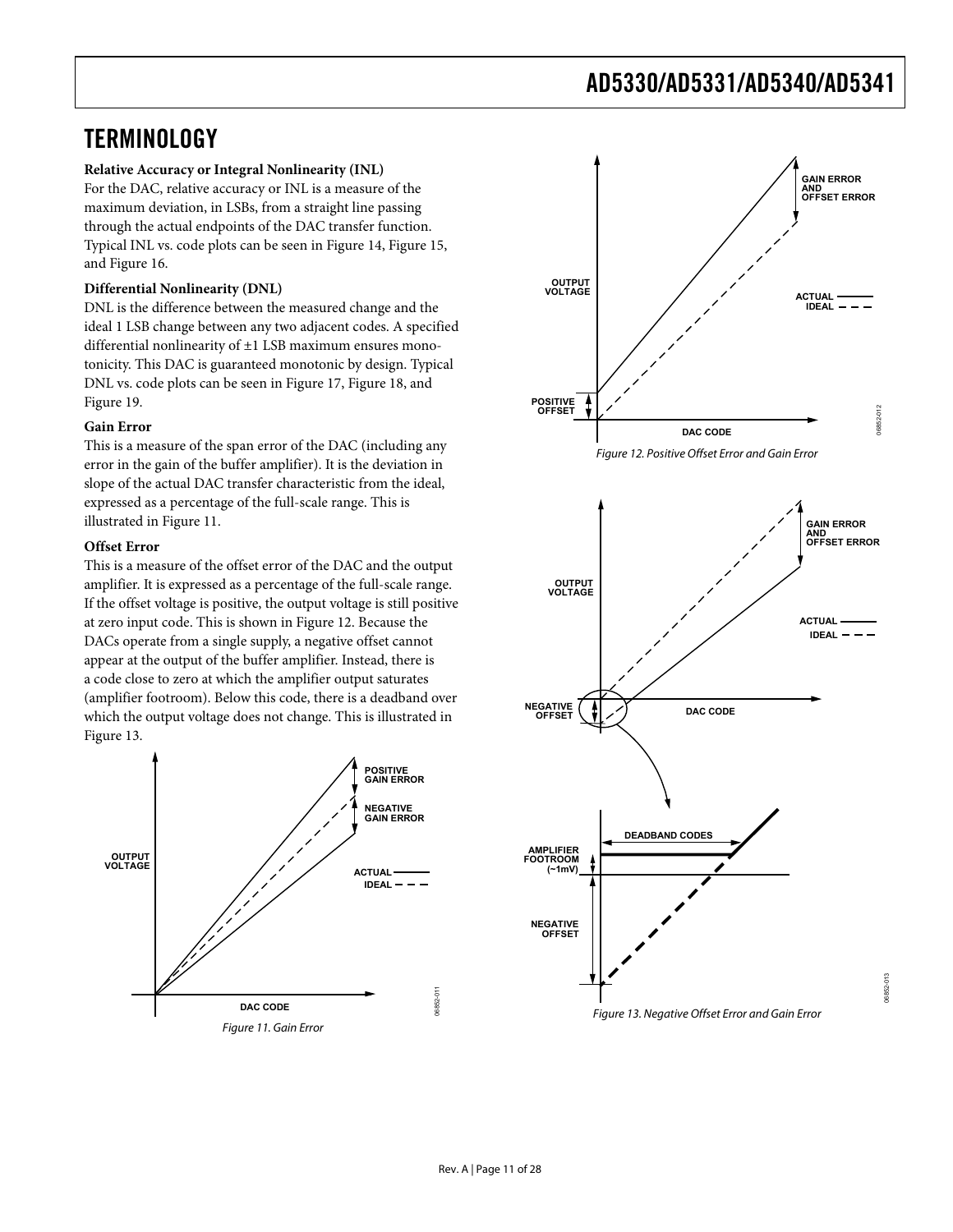### **Offset Error Drift**

This is a measure of the change in offset error with changes in temperature. It is expressed in (ppm of full-scale range)/°C.

### **Gain Error Drift**

This is a measure of the change in gain error with changes in temperature. It is expressed in (ppm of full-scale range)/°C.

### **Power-Supply Rejection Ratio (PSRR)**

This indicates how the output of the DAC is affected by changes in the supply voltage. PSRR is the ratio of the change in  $V<sub>OUT</sub>$  to a change in V<sub>DD</sub> for full-scale output of the DAC. It is measured in decibels.  $V_{REF}$  is held at 2 V and  $V_{DD}$  is varied ±10%.

### **Reference Feedthrough**

This is the ratio of the amplitude of the signal at the DAC output to the reference input when the DAC output is not being updated (that is, LDAC is high). It is expressed in decibels.

### **Major-Code Transition Glitch Energy**

Major-code transition glitch energy is the energy of the impulse injected into the analog output when the DAC changes state. It is normally specified as the area of the glitch in nV/s and is measured when the digital code is changed by 1 LSB at the major carry transition (011 … 11 to 100 … 00 or 100 … 00 to 011 … 11).

### **Digital Feedthrough**

Digital Feedthrough is a measure of the impulse injected into the analog output of the DAC from the digital input pins of the device; it is measured when the DAC is not being written to  $\overline{\text{CS}}$ held high). It is specified in nV/s and is measured with a fullscale change on the digital input pins, that is, from all 0s to all 1s and vice versa.

### **Multiplying Bandwidth**

The amplifiers within the DAC have a finite bandwidth. The multiplying bandwidth is a measure of this. A sine wave on the reference (with a full-scale code loaded to the DAC) appears on the output. The multiplying bandwidth is the frequency at which the output amplitude falls to 3 dB below the input.

### **Total Harmonic Distortion (THD)**

This is the difference between an ideal sine wave and its attenuated version using the DAC. The sine wave is used as the reference for the DAC and THD is a measure of the harmonics present on the DAC output. It is measured in decibels.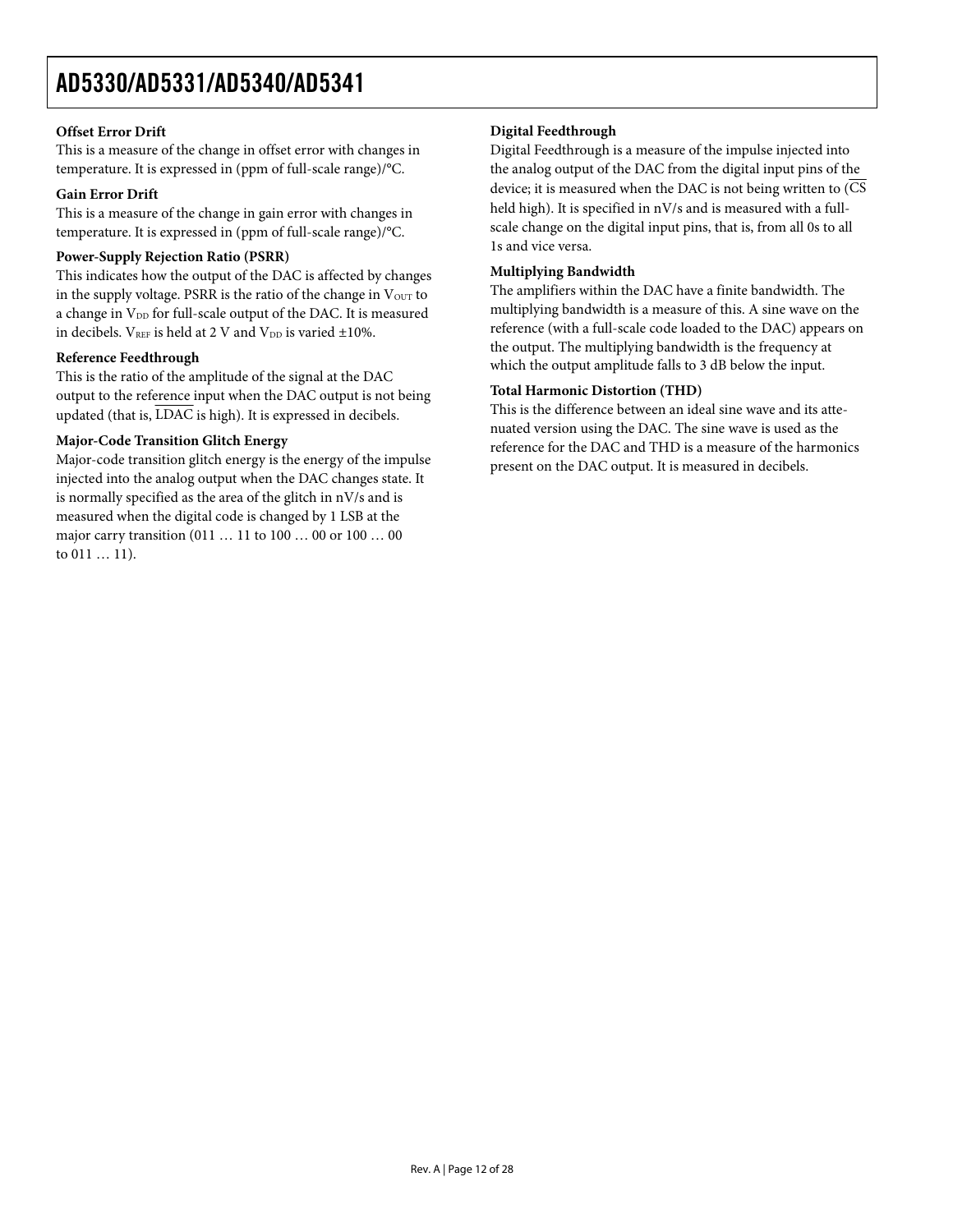## <span id="page-12-0"></span>TYPICAL PERFORMANCE CHARACTERISTICS

<span id="page-12-3"></span><span id="page-12-2"></span><span id="page-12-1"></span>

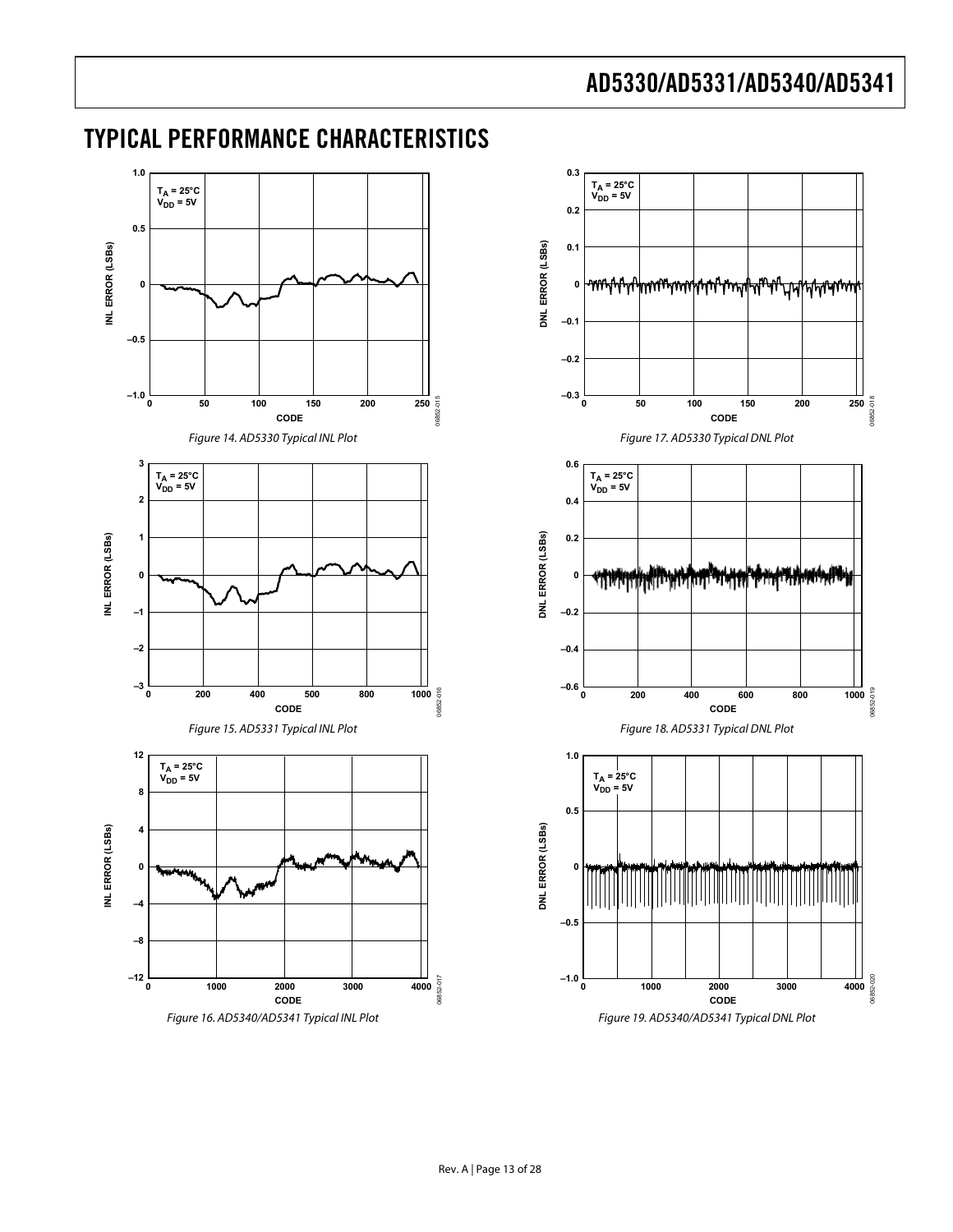

Figure 20. AD5330 INL and DNL Error vs. VREF



Figure 21. AD5330 INL Error and DNL Error vs. Temperature

<span id="page-13-0"></span>

Figure 22. AD5330 Offset Error and Gain Error vs. Temperature











Figure 25. Supply Current vs. DAC Code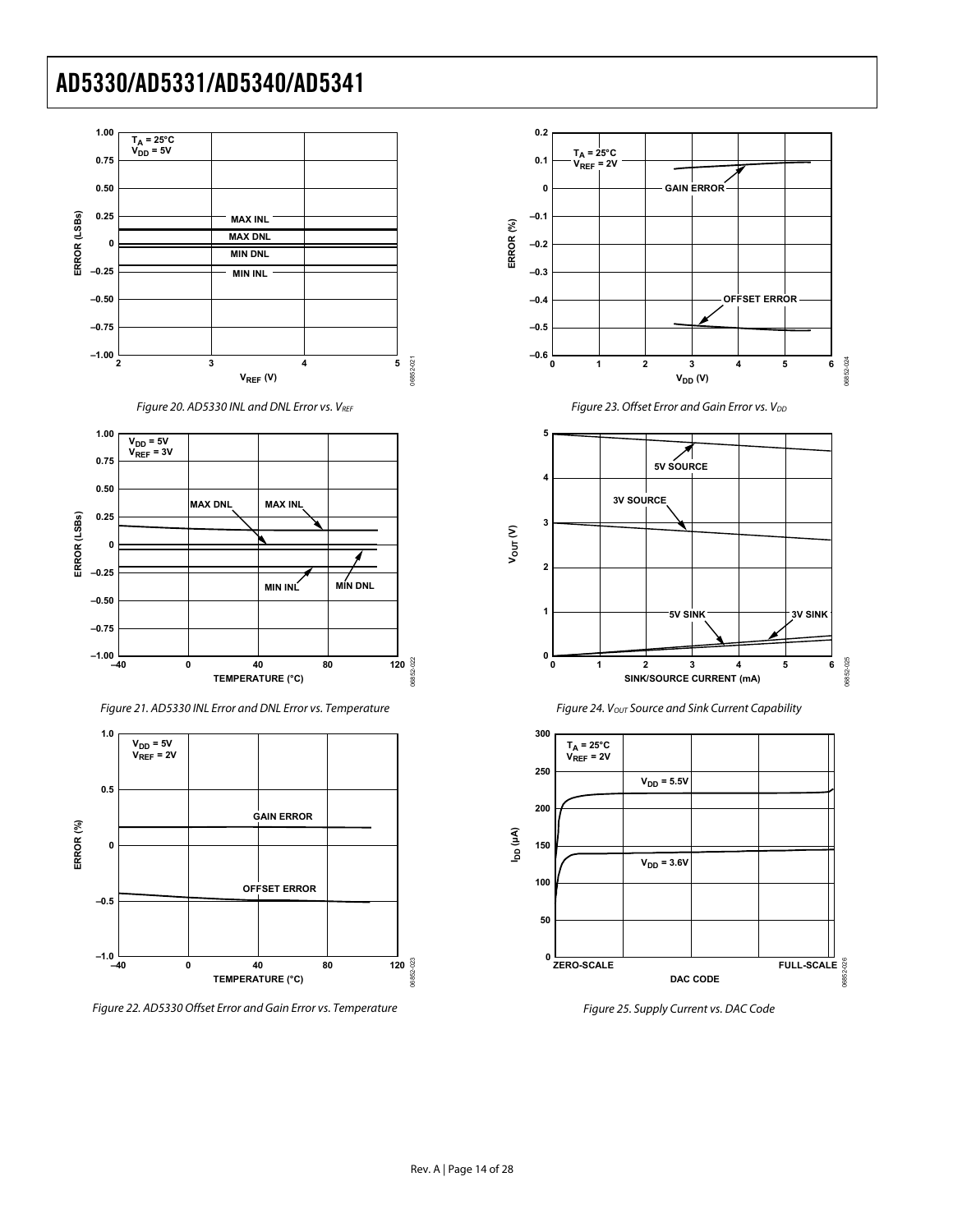

Figure 26. Supply Current vs. Supply Voltage

<span id="page-14-0"></span>

Figure 27. Power-Down Current vs. Supply Voltage



<span id="page-14-1"></span>Figure 28. Supply Current vs. Logic Input Voltage



Figure 29. Half-Scale Settling (¼ to ¾ Scale Code Change)



Figure 30. Power-On Reset to 0 V



Figure 31. Exiting Power-Down to Midscale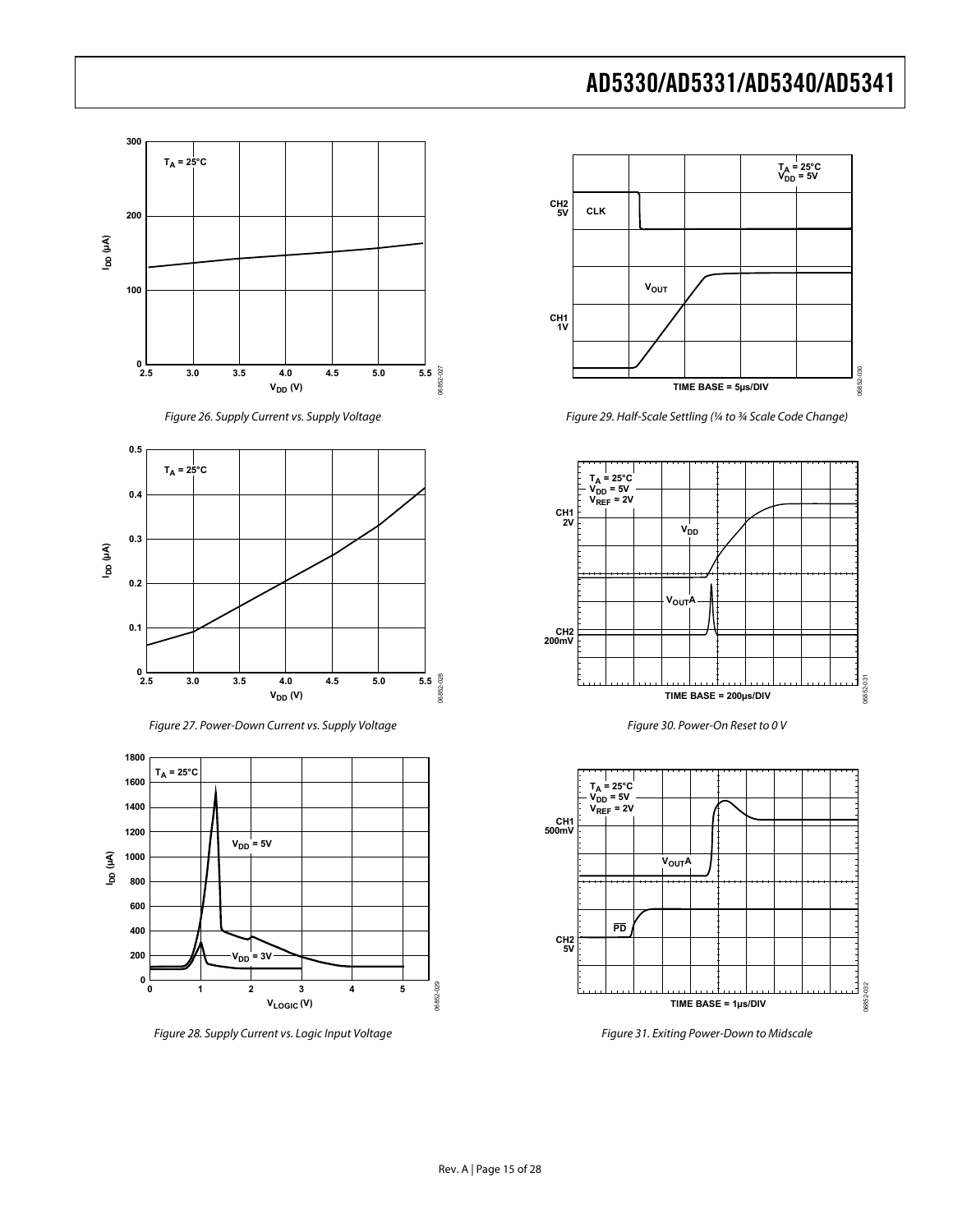



Figure 33. AD5340 Major-Code Transition Glitch Energy Figure 35. Full-Scale Error vs. VREF



Figure 32. I<sub>DD</sub> Histogram with V<sub>DD</sub> = 3 V and V<sub>DD</sub> = 5 V **Figure 34. Multiplying Bandwidth (Small-Signal Frequency Response)** 

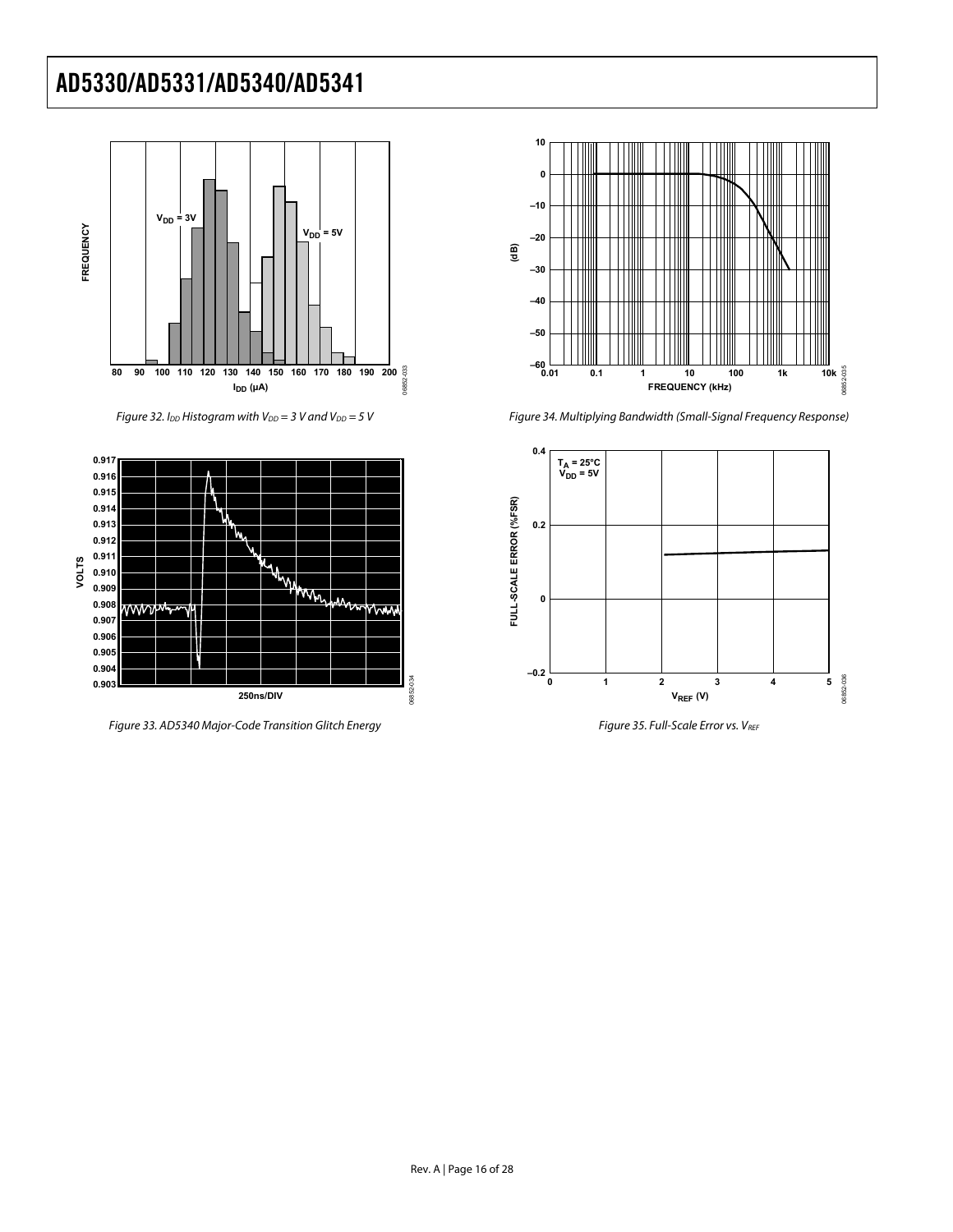## <span id="page-16-1"></span><span id="page-16-0"></span>THEORY OF OPERATION

The AD5330/AD5331/AD5340/AD5341 are single resistorstring DACs fabricated on a CMOS process with resolutions of 8, 10, and 12 bits, respectively. They are written to using a parallel interface. They operate from single supplies of 2.5 V to 5.5 V and the output buffer amplifiers offer rail-to-rail output swing. The AD5330, AD5340, and AD5341 have a reference input that can be buffered to draw virtually no current from the reference source. The reference input of the AD5331 is unbuffered. The devices have a power-down feature that reduces current consumption to only 80 nA @ 3 V.

### **DIGITAL-TO-ANALOG SECTION**

<span id="page-16-3"></span>The architecture of one DAC channel consists of a reference buffer and a resistor-string DAC followed by an output buffer amplifier. The voltage at the  $V_{REF}$  pin provides the reference voltage for the DAC. [Figure 36](#page-16-2) shows a block diagram of the DAC architecture. Because the input coding to the DAC is straight binary, the ideal output voltage is given by

$$
V_{OUT} = V_{REF} \times \frac{D}{2^N} \times Gain
$$

where:

*D* is the decimal equivalent of the binary code, which is loaded to the DAC register:

0 to 255 for AD5330 (8 Bits) 0 to 1023 for AD5331 (10 Bits) 0 to 4095 for AD5340/AD5341 (12 Bits)

*N* is the DAC resolution. *Gain* is the output amplifier gain (1 or 2).





### <span id="page-16-2"></span>**RESISTOR STRING**

The resistor-string section is shown in [Figure 37](#page-16-3). It is simply a string of resistors, each of value R. The digital code loaded to the DAC register determines at what node on the string the voltage is tapped off to be fed into the output amplifier. The voltage is tapped off by closing one of the switches connecting the string to the amplifier. Because it is a string of resistors, it is guaranteed monotonic.



### **DAC REFERENCE INPUT**

There is a reference input pin for the DAC. The reference input is buffered on the AD5330, AD5340, and AD5341 but can be configured as unbuffered also. The reference input of the AD5331 is unbuffered. The buffered/unbuffered option is controlled by the BUF pin.

In buffered mode ( $BUF = 1$ ), the current drawn from an external reference voltage is virtually zero because the impedance is at least 10 MΩ. The reference input range is 1 V to 5 V with a 5 V supply.

In unbuffered mode (BUF  $= 0$ ), the user can have a reference voltage as low as  $0.25$  V and as high as  $V_{DD}$  because there is no restriction due to headroom and footroom of the reference amplifier. The impedance is still large at typically 180 k $\Omega$  for 0 V to V<sub>REF</sub> mode and 90 kΩ for 0 V to 2  $\times$  V<sub>REF</sub> mode. If there is an external buffered reference (for example, [REF192\)](http://www.analog.com/ref192), there is no need to use the on-chip buffer.

### **OUTPUT AMPLIFIER**

The output buffer amplifier is capable of generating output voltages to within 1 mV of either rail. Its actual range depends on VREF, GAIN, the load on VOUT, and offset error.

If a gain of 1 is selected (GAIN = 0), the output range is 0.001 V to V<sub>REF</sub>.

If a gain of 2 is selected (GAIN = 1), the output range is 0.001 V to  $2 \times V_{REF}$ . However, because of clamping, the maximum output is limited to  $V_{DD}$  – 0.001 V.

The output amplifier is capable of driving a load of 2 k $\Omega$  to GND or 2 k $\Omega$  to V<sub>DD</sub> in parallel with 500 pF to GND or 500 pF to  $V_{DD}$ . The source and sink capabilities of the output amplifier can be seen in [Figure 24](#page-13-0).

The slew rate is 0.7 V/μs with a half-scale settling time to ±0.5 LSB (at eight bits) of 6 μs with the output unloaded (see [Figure 29](#page-14-0)).

06852-037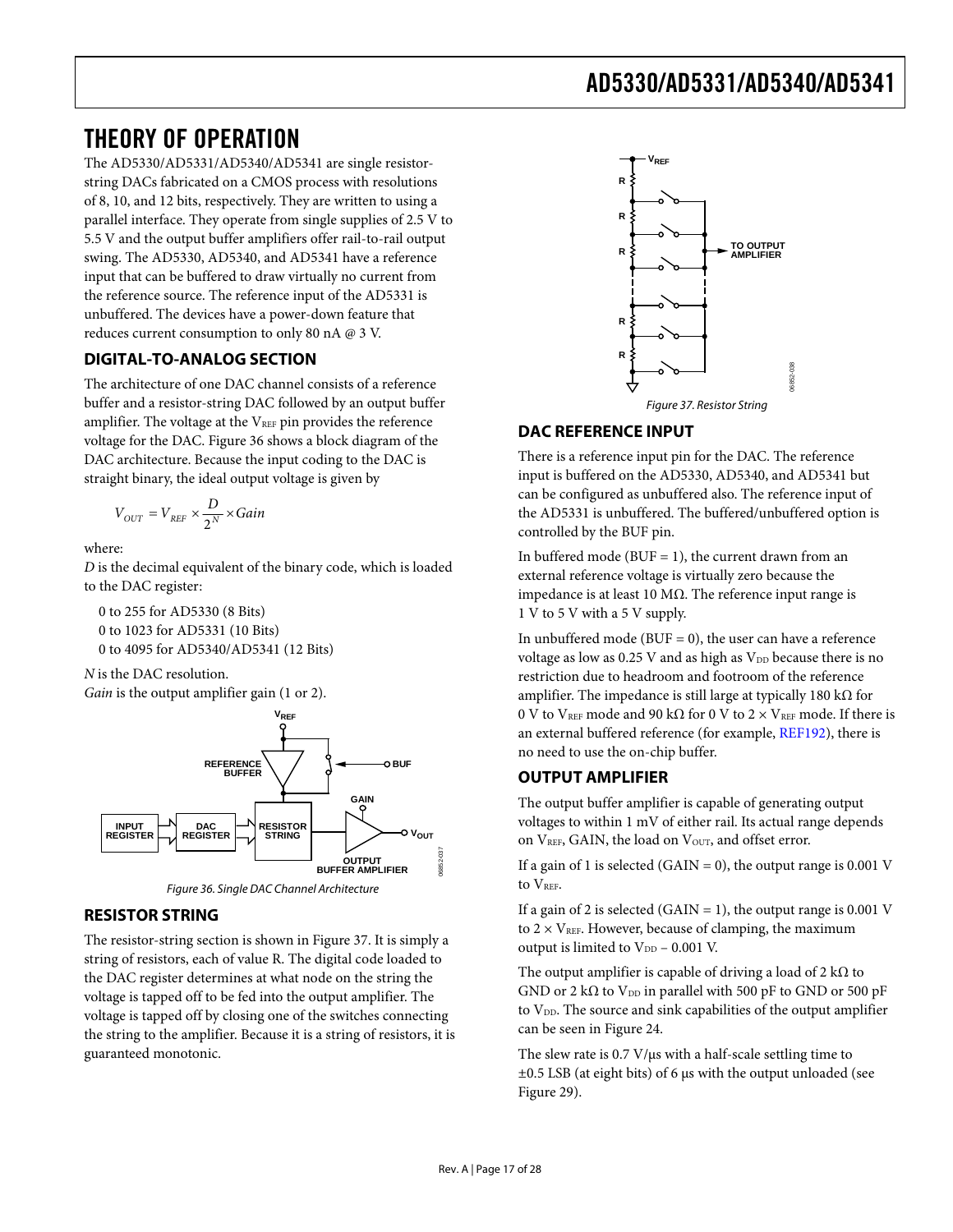## <span id="page-17-1"></span><span id="page-17-0"></span>PARALLEL INTERFACE

The AD5330, AD5331, and AD5340 load their data as a single 8-, 10-, or 12-bit word, while the AD5341 loads data as a low byte of eight bits and a high byte containing four bits.

### **DOUBLE-BUFFERED INTERFACE**

The AD5330/AD5331/AD5340/AD5341 DACs all have doublebuffered interfaces consisting of an input register and a DAC register. DAC data, BUF, and GAIN inputs are written to the input register under the control of chip select  $(\overline{\text{CS}})$  and write  $(\overline{\text{WR}})$ .

Access to the DAC register is controlled by the LDAC function. When LDAC is high, the DAC register is latched and the input register may change state without affecting the contents of the DAC register. However, when LDAC is brought low, the DAC register becomes transparent and the contents of the input register are transferred to it. The gain and buffer control signals are also double-buffered and are only updated when LDAC is taken low.

Double-buffering is also useful where the DAC data is loaded in two bytes, as in the AD5341, because it allows the whole data word to be assembled in parallel before updating the DAC register. This prevents spurious outputs that can occur if the DAC register is updated with only the high byte or the low byte.

These parts contain an extra feature whereby the DAC register is not updated unless its input register has been updated since the last time that  $\overline{\text{LDAC}}$  was brought low. Normally, when LDAC is brought low, the DAC register is filled with the contents of the input register. In the case of the AD5330/ AD5331/AD5340/AD5341, the parts only update the DAC register if the input register has been changed since the last time the DAC register was updated. This removes unnecessary crosstalk.

### <span id="page-17-2"></span>**CLEAR INPUT (CLR)**

CLR is an active low, asynchronous clear that resets the input and DAC registers.

### **CHIP SELECT INPUT (CS)**

 $\overline{CS}$  is an active low input that selects the device.

### **WRITE INPUT (WR)**

WR is an active low input that controls writing of data to the device. Data is latched into the input register on the rising edge of WR.

### **LOAD DAC INPUT (LDAC)**

LDAC transfers data from the input register to the DAC register (and therefore updates the outputs). Use of the LDAC function enables double-buffering of the DAC data, GAIN, and BUF. There are two LDAC modes: synchronous mode and asynchronous mode.

In synchronous mode, the DAC register is updated after new data is read in on the rising edge of the WR input. LDAC can be tied permanently low or pulsed, as shown in [Figure 2](#page-4-1).

In asynchronous mode, the outputs are not updated at the same time that the input register is written to. When LDAC goes low, the DAC register is updated with the contents of the input register.

### **HIGH BYTE ENABLE INPUT (HBEN)**

High byte enable is a control input on the AD5341 only. It determines if data is written to the high byte input register or the low byte input register.

The low data byte of the AD5341 consists of Data Bits [0:7] at the data inputs  $DB_0$  to  $DB_7$ , whereas the high byte consists of Data Bits [8:11] at the data inputs  $DB_0$  to  $DB_3$ , as shown in [Figure 38](#page-17-2). DB4 to DB7 are ignored during a high byte write, but they can be used for data to set up the reference input as buffered/ unbuffered, and buffer amplifier gain (see [Figure 42](#page-19-1)).



## **POWER-ON RESET**

The AD5330/AD5331/AD5340/AD5341 are provided with a power-on reset function, so that they power up in a defined state. The power-on state is

- Normal operation
- Reference input unbuffered
- 0 V to V<sub>REF</sub> output range
- Output voltage set to 0 V

Both input and DAC registers are filled with zeros and remain as such until a valid write sequence is made to the device. This is particularly useful in applications where it is important to know the state of the DAC outputs while the device is powering up.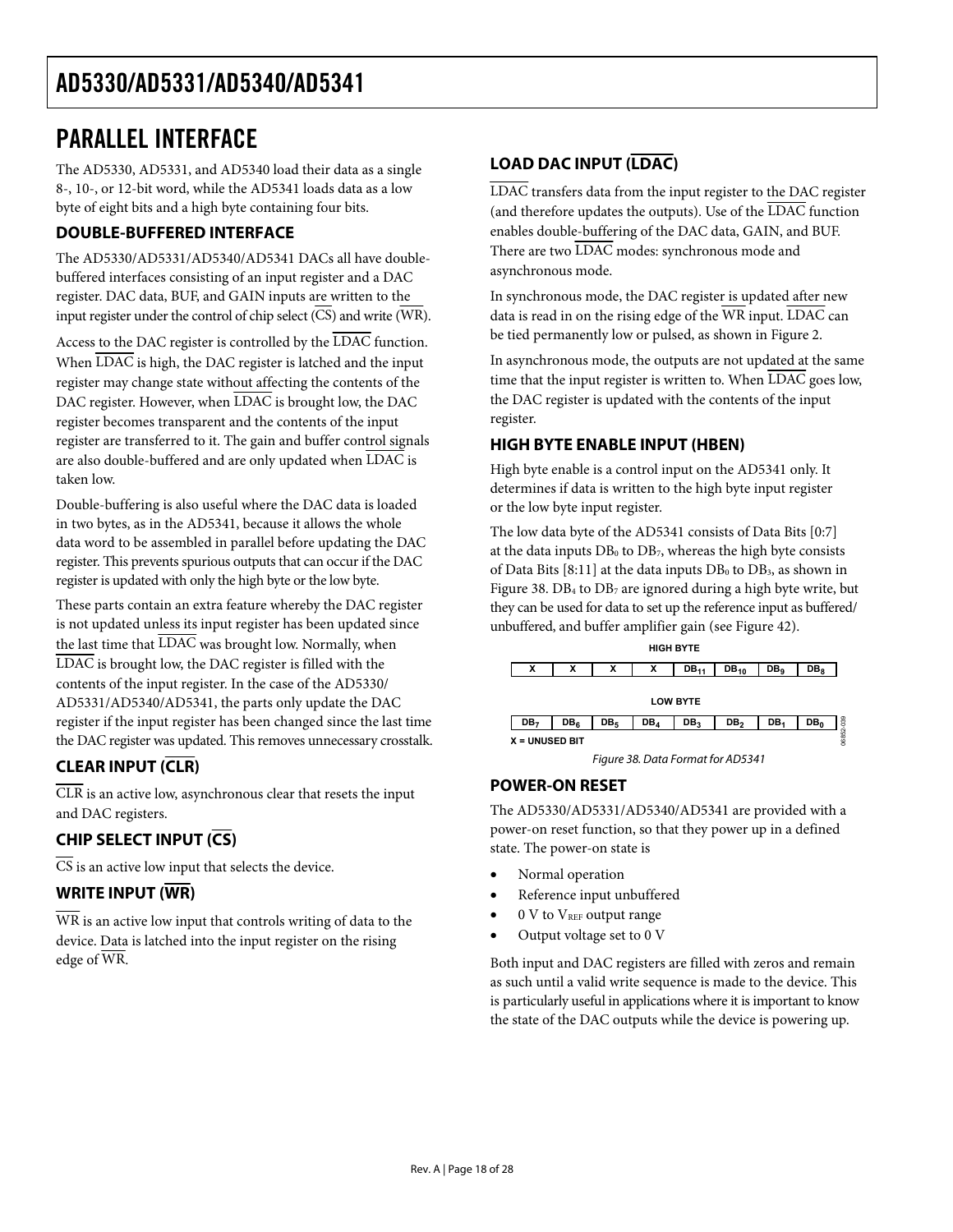## <span id="page-18-0"></span>POWER-DOWN MODE

The AD5330/AD5331/AD5340/AD5341 have low power consumption, dissipating only 0.35 mW with a 3 V supply and 0.7 mW with a 5 V supply. Power consumption can be further reduced when the DAC is not in use by putting it into powerdown mode, which is selected by taking Pin PD low.

<span id="page-18-1"></span>When the  $\overline{PD}$  pin is high, the DAC works normally with a typical power consumption of 140 μA at 5 V (115 μA at 3 V). In power-down mode, however, the supply current falls to 200 nA at 5 V (80 nA at 3 V) when the DAC is powered down. Not only does the supply current drop, but the output stage is also internally switched from the output of the amplifier, making it open-circuit. This has the advantage that the output is three-state while the part is in power-down mode and provides a defined input condition for whatever is connected to the output of the DAC amplifier. The output stage is illustrated in [Figure 39](#page-18-1).



The bias generator, the output amplifier, the resistor string, and all other associated linear circuitry are shut down when the power-down mode is activated. However, the contents of the registers are unaffected when in power-down. The time to exit power-down is typically 2.5 μs for  $V_{DD} = 5$  V and 5 μs when  $V_{DD} = 3$  V. This is the time from a rising edge on the PD pin to when the output voltage deviates from its power-down voltage (see [Figure 31\)](#page-14-1).

#### **Table 9. AD5330/AD5331/AD5340 Truth Table1**

| <b>CLR</b> | <b>LDAC</b> | <b>CS</b> | <b>WR</b>         | <b>Function</b>                      |
|------------|-------------|-----------|-------------------|--------------------------------------|
|            |             |           | ⋏                 | No data transfer                     |
|            |             | х         |                   | No data transfer                     |
|            | ́           | X         | х                 | Clear all registers                  |
|            |             | 0         | $0 \rightarrow 1$ | Load input register                  |
|            |             | 0         | $0 \rightarrow 1$ | Load input register and DAC register |
|            |             | X         | X                 | Update DAC register                  |

 $1 X =$  don't care.

### **Table 10. AD5341 Truth Table1**

| <b>CLR</b> | <b>LDAC</b> | <b>CS</b> | <b>WR</b>         | <b>HBEN</b> | <b>Function</b>                                |
|------------|-------------|-----------|-------------------|-------------|------------------------------------------------|
|            |             |           | ⋏                 |             | No data transfer                               |
|            |             | х         |                   | ⋏           | No data transfer                               |
|            | X           | х         | х                 | $\lambda$   | Clear all registers                            |
|            |             | 0         | $0 \rightarrow 1$ |             | Load low byte input register                   |
|            |             | O         | $0 \rightarrow 1$ |             | Load high byte input register                  |
|            | 0           | O         | $0 \rightarrow 1$ |             | Load low byte input register and DAC register  |
|            | 0           | 0         | $0 \rightarrow 1$ |             | Load high byte input register and DAC register |
|            | 0           | X         | х                 | ∧           | Update DAC register                            |

 $1 X =$  don't care.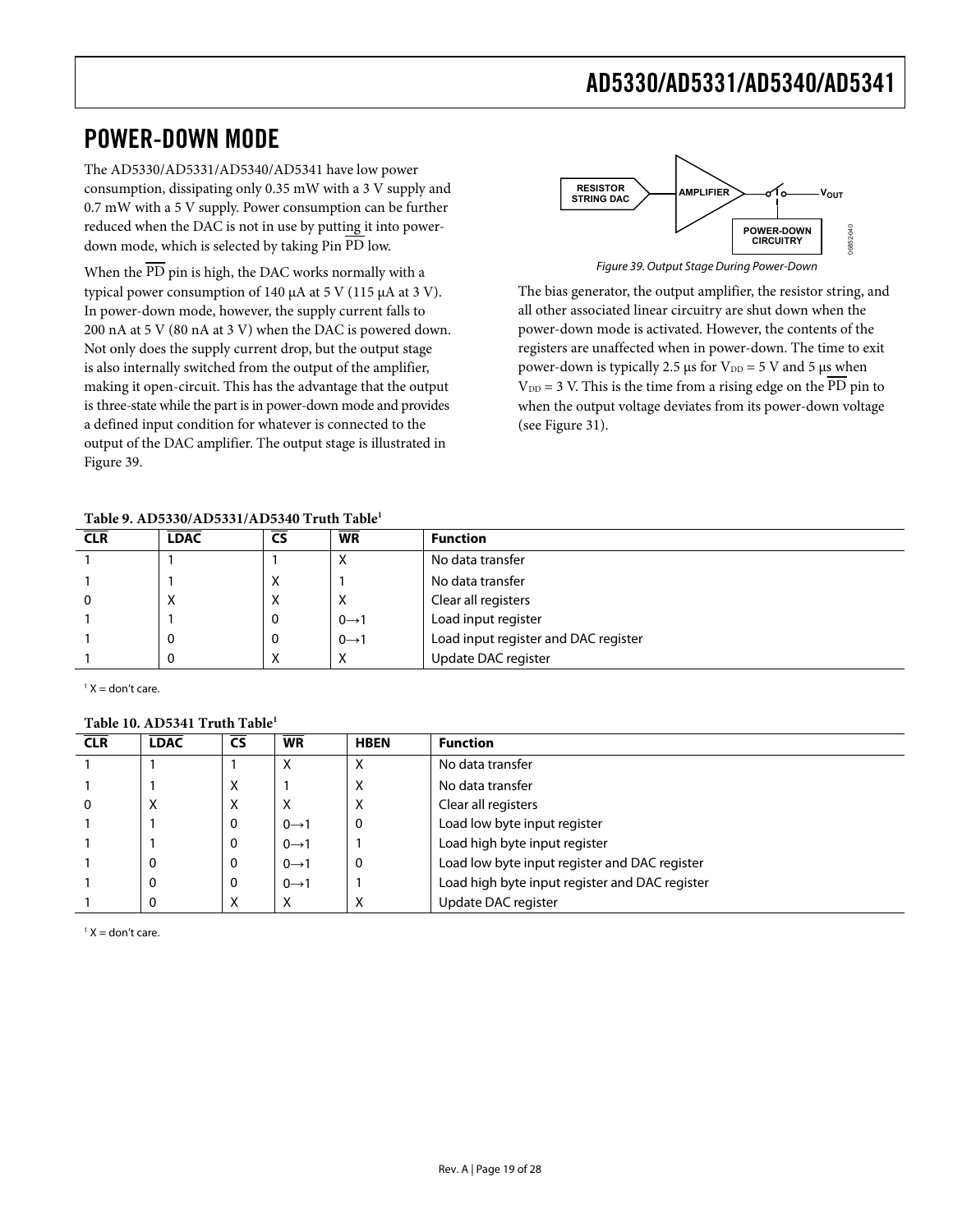## <span id="page-19-0"></span>SUGGESTED DATABUS FORMATS

In most applications, GAIN and BUF are hard-wired. However, if more flexibility is required, they can be included in a databus. This enables the user to software program GAIN, giving the option of doubling the resolution in the lower half of the DAC range. In a bused system, GAIN and BUF can be treated as data inputs because they are written to the device during a write operation and take effect when  $\overline{\text{LDAC}}$  is taken low. This means that the reference buffers and the output amplifier gain of multiple DAC devices can be controlled using common GAIN and BUF lines.

In the case of the AD5330, this means that the databus must be wider than eight bits. The AD5331 and AD5340 databuses must be at least 10 bits and 12 bits wide, respectively, and are best suited to a 16-bit databus system.

<span id="page-19-3"></span>Examples of data formats for putting GAIN and BUF on a 16-bit databus are shown in [Figure 40](#page-19-2). Note that any unused bits above the actual DAC data can be used for BUF and GAIN. DAC devices can be controlled using common GAIN and BUF lines.

| AD5330                        |  |   |                                                                       |   |   |   |  |  |  |  |                                                       |  |                  |
|-------------------------------|--|---|-----------------------------------------------------------------------|---|---|---|--|--|--|--|-------------------------------------------------------|--|------------------|
| <b>BUF</b> GAIN               |  |   | х                                                                     | х | х | х |  |  |  |  | $ DB_7 DB_6 DB_5 DB_4 DB_3 DB_2 DB_1 DB_0 $           |  |                  |
| AD5331                        |  |   |                                                                       |   |   |   |  |  |  |  |                                                       |  |                  |
| BUF GAIN X                    |  |   |                                                                       | x |   |   |  |  |  |  | $ DB_9 DB_8 DB_7 DB_6 DB_5 DB_4 DB_3 DB_2 DB_1 DB_0 $ |  |                  |
| AD5340                        |  |   |                                                                       |   |   |   |  |  |  |  |                                                       |  |                  |
| <b>IBUFIGAINI</b>             |  | x | $ DB_{11} DB_{10} DB_9 DB_8 DB_7 DB_6 DB_5 DB_4 DB_3 DB_2 DB_1 DB_0 $ |   |   |   |  |  |  |  |                                                       |  | $rac{4}{9}$<br>Ń |
| 0685<br><b>X = UNUSED BIT</b> |  |   |                                                                       |   |   |   |  |  |  |  |                                                       |  |                  |

<span id="page-19-2"></span><span id="page-19-1"></span>Figure 40. GAIN and BUF Data on a 16-Bit Bus

The AD5341 is a 12-bit device that uses byte load, so only four bits of the high byte are actually used as data. Two of the unused bits can be used for GAIN and BUF data by connecting them to the GAIN and BUF inputs; for example, Bit 6 and Bit 7, as shown in [Figure 41](#page-19-3) and [Figure 42.](#page-19-1)



Figure 41. AD5341 Data Format for Byte Load with GAIN and BUF Data on 8-Bit Bus

06852-042

In this case, the low byte is written to first in a write operation with HBEN = 0. Bit 6 and Bit 7 of DAC data are written into GAIN and BUF registers but have no effect. The high byte is then written to. Only the lower four bits of data are written into the DAC high byte register, so Bit 6 and Bit 7 can be GAIN and BUF data.

LDAC is used to update the DAC, GAIN, and BUF values.

| <b>HIGH BYTE</b>               |                 |                 |                 |                 |                 |                 |                 |            |  |
|--------------------------------|-----------------|-----------------|-----------------|-----------------|-----------------|-----------------|-----------------|------------|--|
| <b>BUF</b>                     | <b>GAIN</b>     |                 | x               | $DB_{11}$       | $DB_{10}$       | DB <sub>o</sub> | DB <sub>8</sub> |            |  |
|                                |                 |                 |                 |                 |                 |                 |                 |            |  |
|                                |                 |                 |                 | <b>LOW BYTE</b> |                 |                 |                 |            |  |
| DB <sub>7</sub>                | DB <sub>6</sub> | DB <sub>5</sub> | DB <sub>A</sub> | DB <sub>3</sub> | DB <sub>2</sub> | DB <sub>1</sub> | DB <sub>o</sub> | <b>GRO</b> |  |
| 06852<br><b>X = UNUSED BIT</b> |                 |                 |                 |                 |                 |                 |                 |            |  |

Figure 42. AD5341 with GAIN and BUF Data on 8-Bit Bus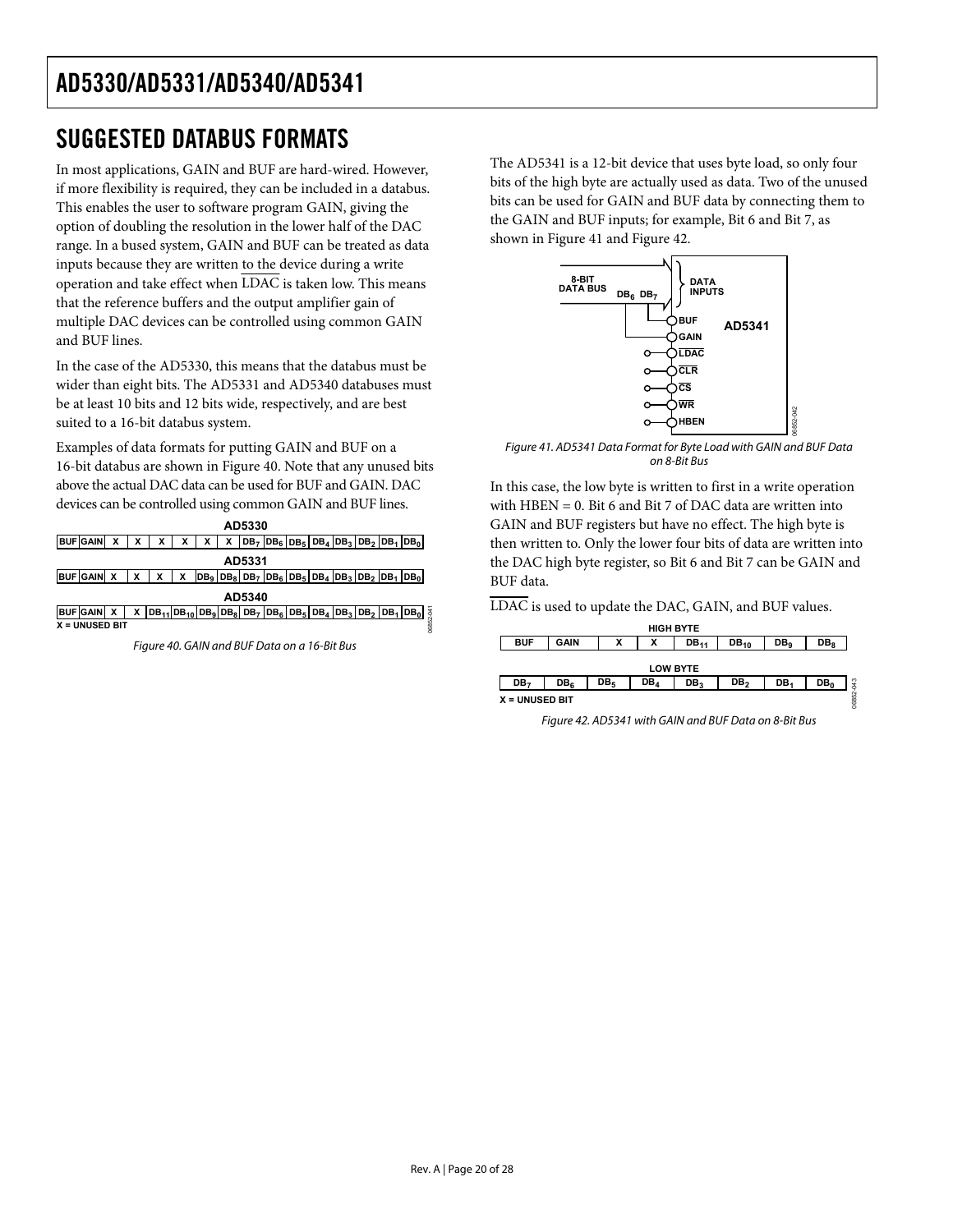## <span id="page-20-1"></span><span id="page-20-0"></span>APPLICATIONS INFORMATION **TYPICAL APPLICATION CIRCUITS**

The AD5330/AD5331/AD5340/AD5341 can be used with a wide range of reference voltages, especially if the reference inputs are configured to be unbuffered, in which case the devices offer full, one-quadrant multiplying capability over a reference range of 0.25 V to  $V_{DD}$ . More typically, these devices can be used with a fixed, precision reference voltage. [Figure 43](#page-20-2) shows a typical setup for the devices when using an external reference connected to the unbuffered reference inputs. If the reference inputs are unbuffered, the reference input range is from 0.25 V to  $V_{DD}$ , but if the on-chip reference buffers are used, the reference range is reduced. Suitable references for 5 V operation are the [AD780](http://www.analog.com/ad780) and [REF192.](http://www.analog.com/ref192) For 2.5 V operation, a suitable external reference is the [AD589,](http://www.analog.com/ad589) a 1.23 V band gap reference.



Figure 43. AD5330/AD5331/AD5340/AD5341 Using External Reference

### <span id="page-20-2"></span>**DRIVING V<sub>DD</sub> FROM THE REFERENCE VOLTAGE**

If an output range of 0 V to  $V_{DD}$  is required, the simplest solution is to connect the reference inputs to  $V_{DD}$ . Because this supply may not be very accurate and may be noisy, the devices can be powered from the reference voltage, for example using a 5 V reference such as the ADP667, as shown in [Figure 44.](#page-20-3)

<span id="page-20-4"></span>

<span id="page-20-3"></span>Figure 44. Using an ADP667 as Power and Reference to AD5330/AD5331/AD5340/AD5341

### **BIPOLAR OPERATION USING THE AD5330/AD5331/ AD5340/AD5341**

The AD5330/AD5331/AD5340/AD5341 are designed for single-supply operation, but bipolar operation is achievable using the circuit shown in [Figure 45](#page-20-4). The circuit shown has been configured to achieve an output voltage range of –5 V <  $V_0$  < +5 V. Rail-to-rail operation at the amplifier output is achievable using an [AD820](http://www.analog.com/ad820) or [OP295](http://www.analog.com/op295) as the output amplifier.

The output voltage for any input code can be calculated as follows:

$$
V_O = [(1+R4/R3)\times (R2/(R1+R2)\times (2\times V_{REF}\times D/2^N)] - R4\times V_{REF}/R3
$$

where:

*D* is the decimal equivalent of the code loaded to the DAC. *N* is the DAC resolution.

*VREF* is the reference voltage input.

with:

$$
V_{REF} = 2.5 V.
$$
  
R1 = R3 = 10 kΩ.

 $R2 = R4 = 20 \text{ k}\Omega$  and  $V_{DD} = 5 \text{ V}$ .  $V_0 = (10 \times D/2^N) - 5.$ 



Figure 45. Bipolar Operation using the AD5330/AD5331/AD5340/AD5341

### **DECODING MULTIPLE AD5330/AD5331/ AD5340/AD5341**

The CS pin on these devices can be used in applications to decode a number of DACs. In this application, all DACs in the system receive the same data and  $\overline{WR}$  pulses, but only  $\overline{CS}$  to one of the DACs is active at any one time, so data is only written to the DAC whose CS is low. If multiple AD5341s are being used, a common HBEN line is also required to determine if the data is written to the high byte or low byte register of the selected DAC.

The 74HC139 is used as a 2-line to 4-line decoder to address any of the DACs in the system. To prevent timing errors, the enable input should be brought to its inactive state while the coded address inputs are changing state. [Figure 46](#page-21-1) shows a diagram of a typical setup for decoding multiple devices in a system. Once data has been written sequentially to all DACs in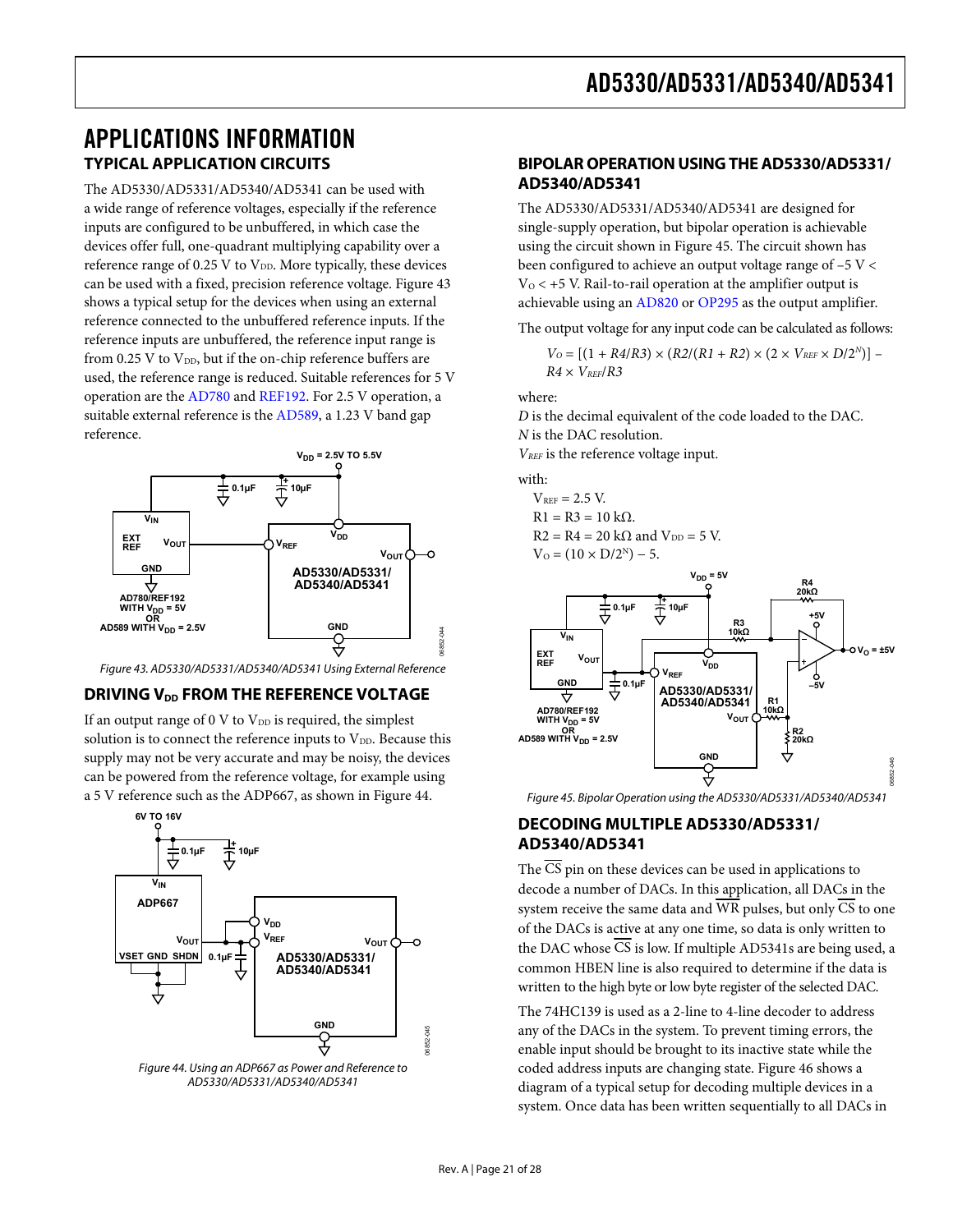<span id="page-21-0"></span>a system, all the DACs can be updated simultaneously using a common LDAC line. A common CLR line can also be used to reset all DAC outputs to zero.

<span id="page-21-2"></span>

Figure 46. Decoding Multiple DAC Devices

### <span id="page-21-1"></span>**PROGRAMMABLE CURRENT SOURCE**

[Figure 47](#page-21-2) shows the AD5330/AD5331/AD5340/AD5341 used as the control element of a programmable current source. In this example, the full-scale current is set to 1 mA. The output voltage from the DAC is applied across the current setting resistor of 4.7 k $\Omega$  in series with the 470  $\Omega$  adjustment potentiometer, which gives an adjustment of about ±5%. Suitable transistors to place in the feedback loop of the amplifier include the BC107 and the 2N3904, which enable the current source to operate from a minimum  $V_{\text{SOLRCE}}$  of 6 V. The operating range is determined by the operating characteristics of the transistor. Suitable amplifiers include the [AD820](http://www.analog.com/ad820) and the [OP295,](http://www.analog.com/op295) both having rail-to-rail operation on their outputs. The current for any digital input code and resistor value can be calculated as follows:

$$
I = G \times V_{REF} \times \frac{D}{(2^N \times R)} \text{mA}
$$

where:

*G* is the gain of the buffer amplifier (1 or 2).

*D* is the digital equivalent of the digital input code.

*N* is the DAC resolution (8, 10, or 12 bits).

*R* is the sum of the resistor plus adjustment potentiometer in kilo ohms.





#### **POWER SUPPLY BYPASSING AND GROUNDING**

In any circuit where accuracy is important, careful consideration of the power supply and ground return layout helps to ensure the rated performance. The printed circuit board on which the AD5330/AD5331/AD5340/AD5341 are mounted should be designed so that the analog and digital sections are separated and confined to certain areas of the board. If the device is in a system where multiple devices require an AGNDto-DGND connection, the connection should be made at one point only. The star ground point should be established as closely as possible to the device. The AD5330/AD5331/ AD5340/AD5341 should have ample supply bypassing of 10 μF in parallel with 0.1 μF on the supply located as close to the package as possible, ideally right up against the device. The 10  $\mu$ F capacitors are the tantalum bead type. The 0.1  $\mu$ F capacitor should have low effective series resistance (ESR) and effective series inductance (ESI), like the common ceramic types that provide a low impedance path to ground at high frequencies to handle transient currents due to internal logic switching.

The power supply lines of the device should use as large a trace as possible to provide low impedance paths and reduce the effects of glitches on the power supply line. Fast switching signals such as clocks should be shielded with digital ground to avoid radiating noise to other parts of the board, and should never be run near the reference inputs. Avoid crossover of digital and analog signals. Traces on opposite sides of the board should run at right angles to each other. This reduces the effects of feedthrough through the board. A microstrip technique is by far the best, but not always possible with a double-sided board. In this technique, the component side of the board is dedicated to the ground plane while signal traces are placed on the solder side.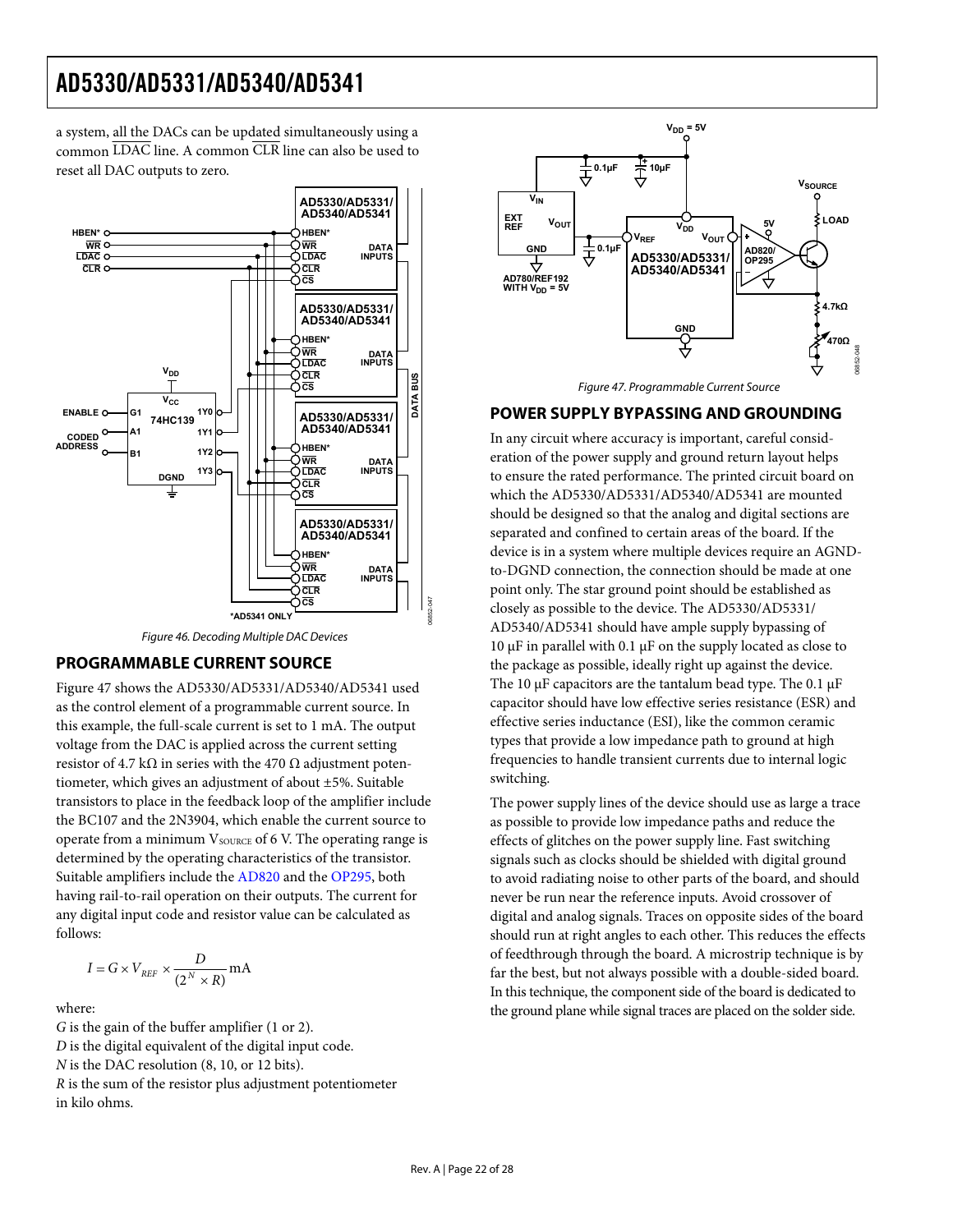|                |                        |            |                              |                      |            | <b>Additional Pin Functions</b> |             |            |              |                    |
|----------------|------------------------|------------|------------------------------|----------------------|------------|---------------------------------|-------------|------------|--------------|--------------------|
| Part No.       | <b>Resolution Bits</b> | <b>DNL</b> | No. of V <sub>REF</sub> Pins | <b>Settling Time</b> | <b>BUF</b> | <b>GAIN</b>                     | <b>HBEN</b> | <b>CLR</b> | Package      | <b>No. of Pins</b> |
| <b>Singles</b> |                        |            |                              |                      |            |                                 |             |            |              |                    |
| AD5330         | 8                      | $\pm 0.25$ | $\mathbf{1}$                 | $6 \mu s$            | <b>BUF</b> | <b>GAIN</b>                     |             | CIR        | <b>TSSOP</b> | 20                 |
| AD5331         | 10                     | ±0.5       |                              | $7 \mu s$            |            | <b>GAIN</b>                     |             | CIR        | <b>TSSOP</b> | 20                 |
| AD5340         | 12                     | ±1.0       | $\mathbf{1}$                 | $8 \mu s$            | <b>BUF</b> | <b>GAIN</b>                     |             | CLR        | <b>TSSOP</b> | 24                 |
| AD5341         | 12                     | ±1.0       |                              | $8 \mu s$            | <b>BUF</b> | <b>GAIN</b>                     | <b>HBEN</b> | <b>CLR</b> | <b>TSSOP</b> | 20                 |
| <b>Duals</b>   |                        |            |                              |                      |            |                                 |             |            |              |                    |
| AD5332         | 8                      | ±0.25      | $\overline{2}$               | $6 \mu s$            |            |                                 |             | CLR        | <b>TSSOP</b> | 20                 |
| AD5333         | 10                     | ±0.5       | $\overline{2}$               | $7 \mu s$            | <b>BUF</b> | <b>GAIN</b>                     |             | <b>CLR</b> | <b>TSSOP</b> | 24                 |
| AD5342         | 12                     | ±1.0       | $\overline{2}$               | $8 \mu s$            | <b>BUF</b> | <b>GAIN</b>                     |             | CIR        | <b>TSSOP</b> | 28                 |
| AD5343         | 12                     | ±1.0       | 1                            | $8 \mu s$            |            |                                 | <b>HBEN</b> | <b>CLR</b> | <b>TSSOP</b> | 20                 |
| Quads          |                        |            |                              |                      |            |                                 |             |            |              |                    |
| AD5334         | 8                      | $\pm 0.25$ | $\overline{2}$               | $6 \mu s$            |            | <b>GAIN</b>                     |             | <b>CLR</b> | <b>TSSOP</b> | 24                 |
| AD5335         | 10                     | ±0.5       | $\overline{2}$               | $7 \mu s$            |            |                                 | <b>HBEN</b> | <b>CLR</b> | <b>TSSOP</b> | 24                 |
| AD5336         | 10                     | ±0.5       | 4                            | $7 \mu s$            |            | <b>GAIN</b>                     |             | <b>CLR</b> | <b>TSSOP</b> | 28                 |
| AD5344         | 12                     | ±1.0       | 4                            | $8 \mu s$            |            |                                 |             |            | <b>TSSOP</b> | 28                 |

**Table 11. Overview of AD53xx Parallel Devices** 

### **Table 12. Overview of AD53xx Serial Devices**

| Part No.       | <b>Resolution Bits</b> | <b>No. of DACs</b> | <b>DNL</b> | Interface  | <b>Settling Time</b> | Package      | <b>No of Pins</b> |
|----------------|------------------------|--------------------|------------|------------|----------------------|--------------|-------------------|
| <b>Singles</b> |                        |                    |            |            |                      |              |                   |
| AD5300         | 8                      | 1                  | $\pm 0.25$ | SPI        | $4 \mu s$            | SOT-23, MSOP | 6, 8              |
| AD5310         | 10                     | 1                  | ±0.5       | SPI        | $6 \mu s$            | SOT-23, MSOP | 6, 8              |
| AD5320         | 12                     |                    | ±1.0       | <b>SPI</b> | $8 \mu s$            | SOT-23, MSOP | 6, 8              |
| AD5301         | 8                      |                    | ±0.25      | 2-Wire     | $6 \mu s$            | SOT-23, MSOP | 6, 8              |
| AD5311         | 10                     |                    | ±0.5       | 2-Wire     | $7 \mu s$            | SOT-23, MSOP | 6, 8              |
| AD5321         | 12                     | 1                  | ±1.0       | 2-Wire     | $8 \mu s$            | SOT-23, MSOP | 6, 8              |
| <b>Duals</b>   |                        |                    |            |            |                      |              |                   |
| AD5302         | 8                      | 2                  | $\pm 0.25$ | SPI        | $6 \mu s$            | <b>MSOP</b>  | 10                |
| AD5312         | 10                     | $\overline{2}$     | ±0.5       | SPI        | $7 \mu s$            | <b>MSOP</b>  | 10                |
| AD5322         | 12                     | $\overline{2}$     | ±1.0       | SPI        | $8 \mu s$            | <b>MSOP</b>  | 10                |
| AD5303         | 8                      | 2                  | $\pm 0.25$ | SPI        | $6 \mu s$            | <b>TSSOP</b> | 16                |
| AD5313         | 10                     | $\overline{2}$     | ±0.5       | SPI        | $7 \mu s$            | <b>TSSOP</b> | 16                |
| AD5323         | 12                     | $\overline{2}$     | ±1.0       | SPI        | $8 \mu s$            | <b>TSSOP</b> | 16                |
| Quads          |                        |                    |            |            |                      |              |                   |
| AD5304         | 8                      | 4                  | $\pm 0.25$ | SPI        | $6 \mu s$            | MSOP, LFCSP  | 10                |
| AD5314         | 10                     | 4                  | ±0.5       | SPI        | $7 \mu s$            | MSOP, LFCSP  | 10                |
| AD5324         | 12                     | 4                  | ±1.0       | <b>SPI</b> | $8 \mu s$            | MSOP, LFCSP  | 10                |
| AD5305         | 8                      | 4                  | ±0.25      | 2-Wire     | $6 \mu s$            | <b>MSOP</b>  | 10                |
| AD5315         | 10                     | 4                  | ±0.5       | 2-Wire     | $7 \mu s$            | <b>MSOP</b>  | 10                |
| AD5325         | 12                     | 4                  | ±1.0       | 2-Wire     | $8 \mu s$            | <b>MSOP</b>  | 10                |
| AD5306         | 8                      | 4                  | ±0.25      | 2-Wire     | $6 \mu s$            | <b>TSSOP</b> | 16                |
| AD5316         | 10                     | 4                  | ±0.5       | 2-Wire     | $7 \mu s$            | <b>TSSOP</b> | 16                |
| AD5326         | 12                     | 4                  | ±1.0       | 2-Wire     | $8 \mu s$            | <b>TSSOP</b> | 16                |
| AD5307         | 8                      | 4                  | $\pm 0.25$ | SPI        | $6 \mu s$            | <b>TSSOP</b> | 16                |
| AD5317         | 10                     | 4                  | ±0.5       | <b>SPI</b> | $7 \mu s$            | <b>TSSOP</b> | 16                |
| AD5327         | 12                     | 4                  | ±1.0       | SPI        | $8 \mu s$            | <b>TSSOP</b> | 16                |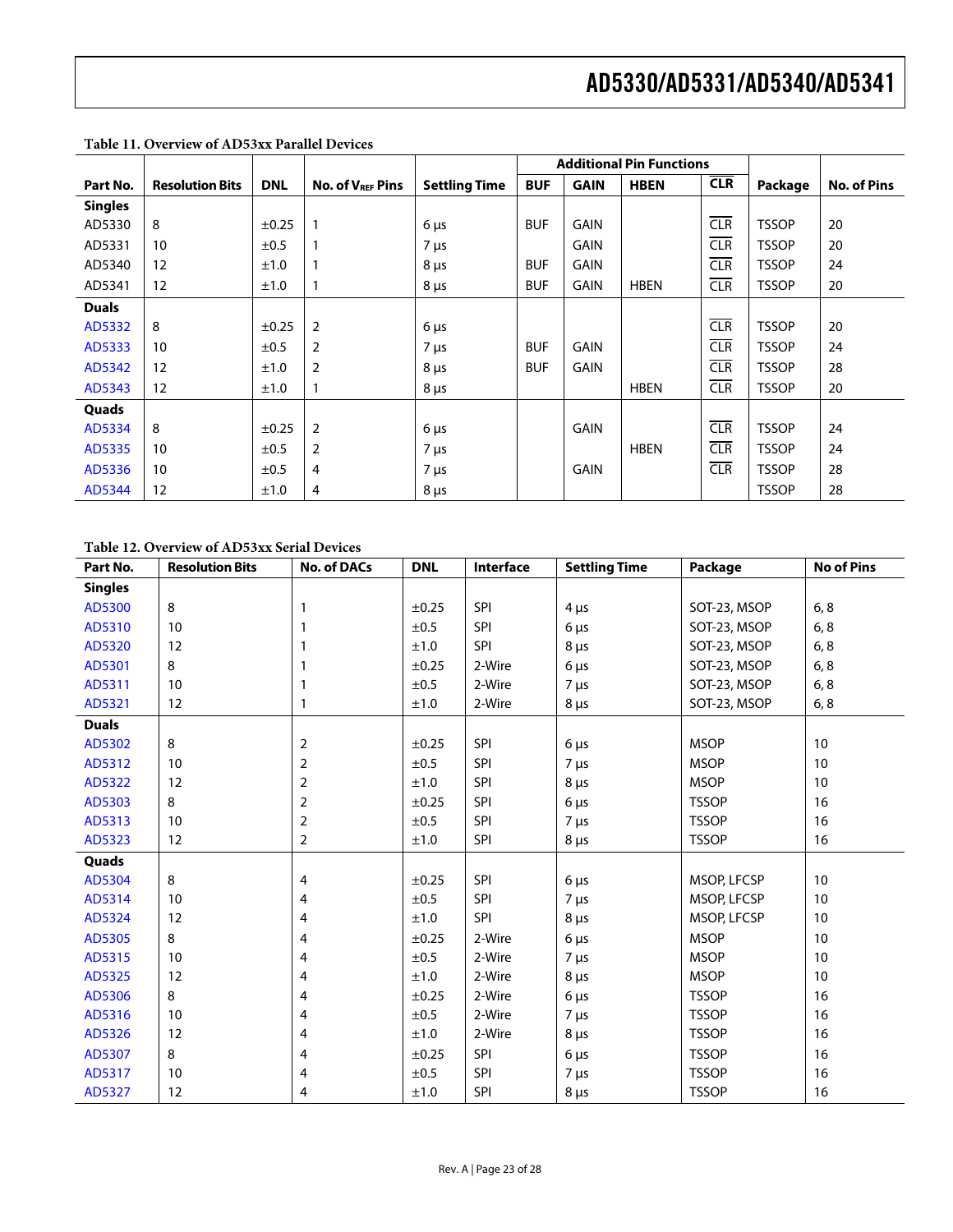## <span id="page-23-0"></span>OUTLINE DIMENSIONS



Dimensions shown in millimeters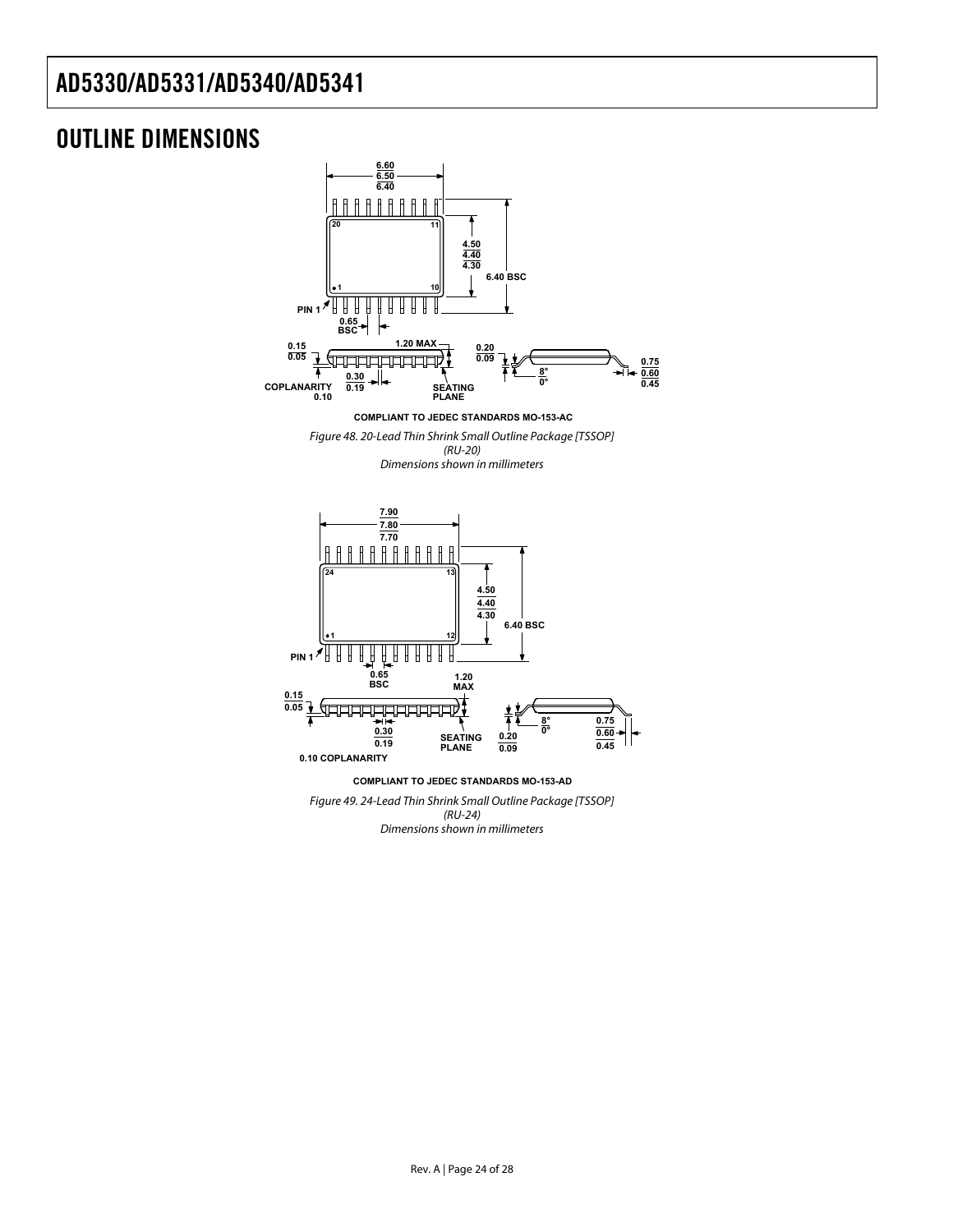<span id="page-24-0"></span>

| <b>ORDERING GUIDE</b>        |                                     |                                                   |                       |  |  |  |  |  |
|------------------------------|-------------------------------------|---------------------------------------------------|-----------------------|--|--|--|--|--|
| <b>Model</b>                 | <b>Temperature Range</b>            | <b>Package Description</b>                        | <b>Package Option</b> |  |  |  |  |  |
| AD5330BRU                    | $-40^{\circ}$ C to $+105^{\circ}$ C | 20-Lead Thin Shrink Small Outline Package [TSSOP] | <b>RU-20</b>          |  |  |  |  |  |
| AD5330BRU-REEL               | $-40^{\circ}$ C to $+105^{\circ}$ C | 20-Lead Thin Shrink Small Outline Package [TSSOP] | <b>RU-20</b>          |  |  |  |  |  |
| AD5330BRU-REEL7              | $-40^{\circ}$ C to $+105^{\circ}$ C | 20-Lead Thin Shrink Small Outline Package [TSSOP] | <b>RU-20</b>          |  |  |  |  |  |
| AD5330BRUZ <sup>1</sup>      | $-40^{\circ}$ C to $+105^{\circ}$ C | 20-Lead Thin Shrink Small Outline Package [TSSOP] | <b>RU-20</b>          |  |  |  |  |  |
| AD5330BRUZ-REEL <sup>1</sup> | $-40^{\circ}$ C to $+105^{\circ}$ C | 20-Lead Thin Shrink Small Outline Package [TSSOP] | <b>RU-20</b>          |  |  |  |  |  |
| AD5330BRUZ-REEL71            | $-40^{\circ}$ C to $+105^{\circ}$ C | 20-Lead Thin Shrink Small Outline Package [TSSOP] | <b>RU-20</b>          |  |  |  |  |  |
| AD5331BRU                    | $-40^{\circ}$ C to $+105^{\circ}$ C | 20-Lead Thin Shrink Small Outline Package [TSSOP] | <b>RU-20</b>          |  |  |  |  |  |
| AD5331BRU-REEL               | $-40^{\circ}$ C to $+105^{\circ}$ C | 20-Lead Thin Shrink Small Outline Package [TSSOP] | <b>RU-20</b>          |  |  |  |  |  |
| AD5331BRU-REEL7              | $-40^{\circ}$ C to $+105^{\circ}$ C | 20-Lead Thin Shrink Small Outline Package [TSSOP] | <b>RU-20</b>          |  |  |  |  |  |
| AD5331BRUZ <sup>1</sup>      | $-40^{\circ}$ C to $+105^{\circ}$ C | 20-Lead Thin Shrink Small Outline Package [TSSOP] | <b>RU-20</b>          |  |  |  |  |  |
| AD5331BRUZ-REEL <sup>1</sup> | $-40^{\circ}$ C to $+105^{\circ}$ C | 20-Lead Thin Shrink Small Outline Package [TSSOP] | <b>RU-20</b>          |  |  |  |  |  |
| AD5331BRUZ-REEL71            | $-40^{\circ}$ C to $+105^{\circ}$ C | 20-Lead Thin Shrink Small Outline Package [TSSOP] | <b>RU-20</b>          |  |  |  |  |  |
| AD5340BRU                    | $-40^{\circ}$ C to $+105^{\circ}$ C | 24-Lead Thin Shrink Small Outline Package [TSSOP] | <b>RU-24</b>          |  |  |  |  |  |
| AD5340BRU-REEL               | $-40^{\circ}$ C to $+105^{\circ}$ C | 24-Lead Thin Shrink Small Outline Package [TSSOP] | <b>RU-24</b>          |  |  |  |  |  |
| AD5340BRU-REEL7              | $-40^{\circ}$ C to $+105^{\circ}$ C | 24-Lead Thin Shrink Small Outline Package [TSSOP] | <b>RU-24</b>          |  |  |  |  |  |
| AD5340BRUZ <sup>1</sup>      | $-40^{\circ}$ C to $+105^{\circ}$ C | 24-Lead Thin Shrink Small Outline Package [TSSOP] | <b>RU-24</b>          |  |  |  |  |  |
| AD5340BRUZ-REEL <sup>1</sup> | $-40^{\circ}$ C to $+105^{\circ}$ C | 24-Lead Thin Shrink Small Outline Package [TSSOP] | <b>RU-24</b>          |  |  |  |  |  |
| AD5340BRUZ-REEL71            | $-40^{\circ}$ C to $+105^{\circ}$ C | 24-Lead Thin Shrink Small Outline Package [TSSOP] | <b>RU-24</b>          |  |  |  |  |  |
| AD5341BRU                    | $-40^{\circ}$ C to $+105^{\circ}$ C | 20-Lead Thin Shrink Small Outline Package [TSSOP] | <b>RU-20</b>          |  |  |  |  |  |
| AD5341BRU-REEL               | $-40^{\circ}$ C to $+105^{\circ}$ C | 20-Lead Thin Shrink Small Outline Package [TSSOP] | <b>RU-20</b>          |  |  |  |  |  |
| AD5341BRU-REEL7              | $-40^{\circ}$ C to $+105^{\circ}$ C | 20-Lead Thin Shrink Small Outline Package [TSSOP] | <b>RU-20</b>          |  |  |  |  |  |
| AD5341BRUZ <sup>1</sup>      | $-40^{\circ}$ C to $+105^{\circ}$ C | 20-Lead Thin Shrink Small Outline Package [TSSOP] | <b>RU-20</b>          |  |  |  |  |  |
| AD5341BRUZ-REEL <sup>1</sup> | $-40^{\circ}$ C to $+105^{\circ}$ C | 20-Lead Thin Shrink Small Outline Package [TSSOP] | <b>RU-20</b>          |  |  |  |  |  |
| AD5341BRUZ-REEL71            | $-40^{\circ}$ C to $+105^{\circ}$ C | 20-Lead Thin Shrink Small Outline Package [TSSOP] | <b>RU-20</b>          |  |  |  |  |  |

 $1 Z =$  RoHS Compliant Part.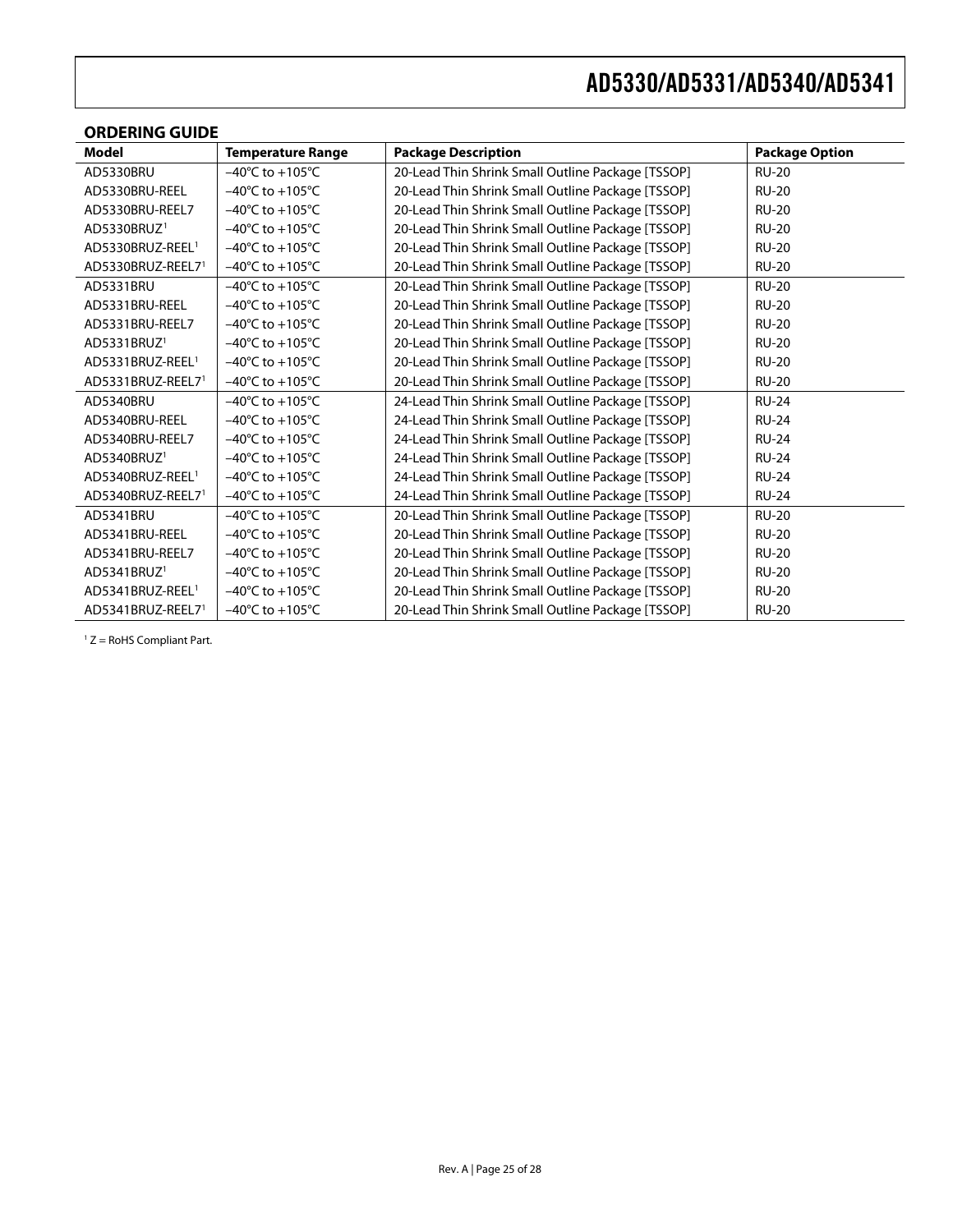## **NOTES**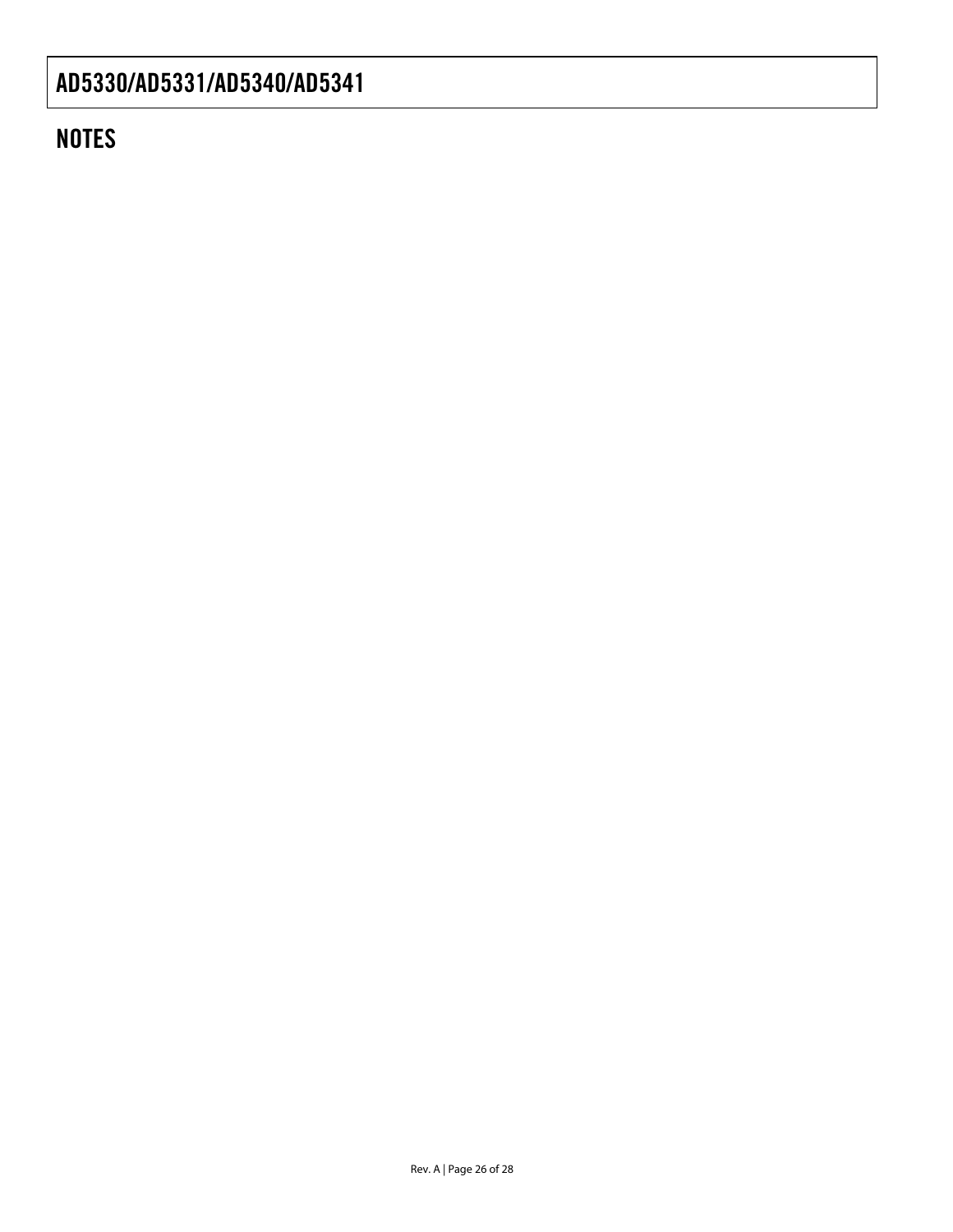# **NOTES**